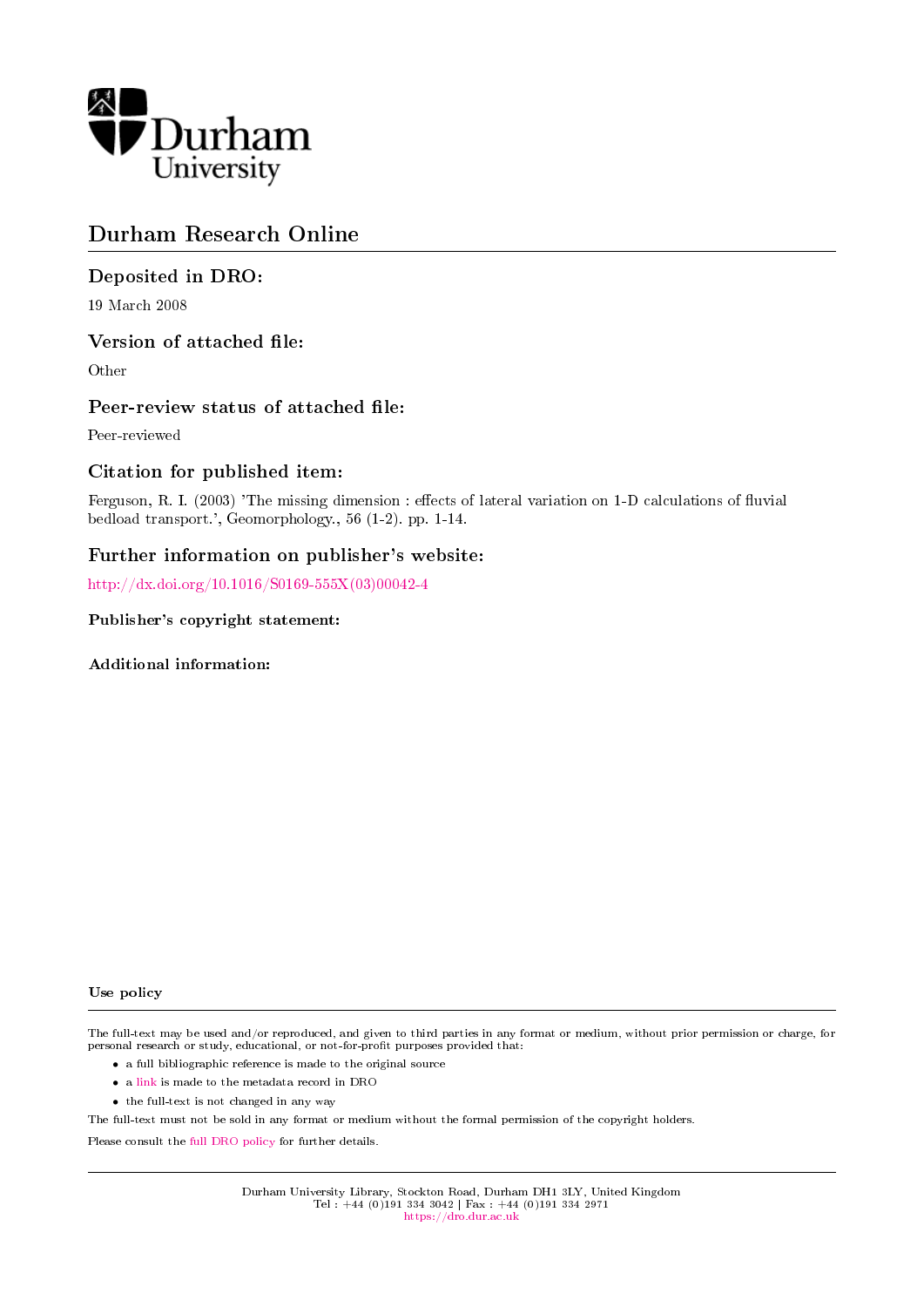# **The missing dimension: effects of lateral variation on 1-D calculations of fluvial bedload transport**

# **R. I. Ferguson**

*Department of Geography, Sheffield University, Sheffield S10 2TN, UK* 

Email [r.ferguson@shef.ac.uk,](mailto:r.ferguson@shef.ac.uk) fax 0114-279-7912, tel. 0114-222-7907

# **Abstract**

Most calculations of bedload transport in rivers, including those in numerical models of aggradation and degradation, are one-dimensional: all hydraulic and transport-rate calculations are averaged over the channel width. Because bedload transport laws are nonlinear, width-averaged calculations will underestimate the true bedload flux if there is any local spatial variation in either the bed or the flow. This paper analyses the effects on bedload transport capacity of spatial variation in applied (τ) and critical (τ) shear stress, separately and in combination. A simple but versatile statistical model is used to represent variability in τ, with allowance for differences between sand- and gravel-bed rivers and for below-bankfull flow. Bedload flux is shown to increase greatly with the variance of  $\tau$ , especially in gravelbed rivers. Variability in  $\tau_c$  through bed patchiness may increase, reduce, or make little difference to bedload flux depending on the correlation between  $\tau$  and  $\tau_c$ . Simple width averaging leads to severe underestimation of bedload transport in most conditions; some alternatives are considered. The findings have implications for sediment routing models but further research is needed to explore the issue fully.

KEY WORDS: bedload transport; sediment routing; numerical models; spatial variation; patchiness.

# **Introduction**

Many rivers undergo transient or long-term aggradation or degradation because local bedload transport capacity does not equal supply. Sediment imbalances are sometimes the result of human activity affecting either capacity (e.g. flow regulation or meander rectification) or supply (e.g. deforestation or mine waste disposal), but can also arise naturally for such reasons as climate change, sea-level change, overloading from hillsides during extreme storms, and reduced capacity as slope declines towards base level.

One of the ways to understand the behaviour of rivers in disequilibrium, and to predict the course of transient adjustment in specific circumstances, is to use a numerical sediment routing model (SRM hereafter). Such models compute at each of many time steps first the flow properties, then the transport capacity, at a series of nodes along the river. The channel long profile is then updated using the overall sediment continuity equation. Early SRMs (reviewed by Dawdy and Vanoni, 1986) represented the bed by a single grain size. This may be adequate for sand-bed rivers but is a severe simplification for gravel-bed rivers. In a newer generation of what may be called 'fractional' SRMs, designed for gravel-bed rivers, transport capacity is calculated separately for each size fraction of bed material. This allows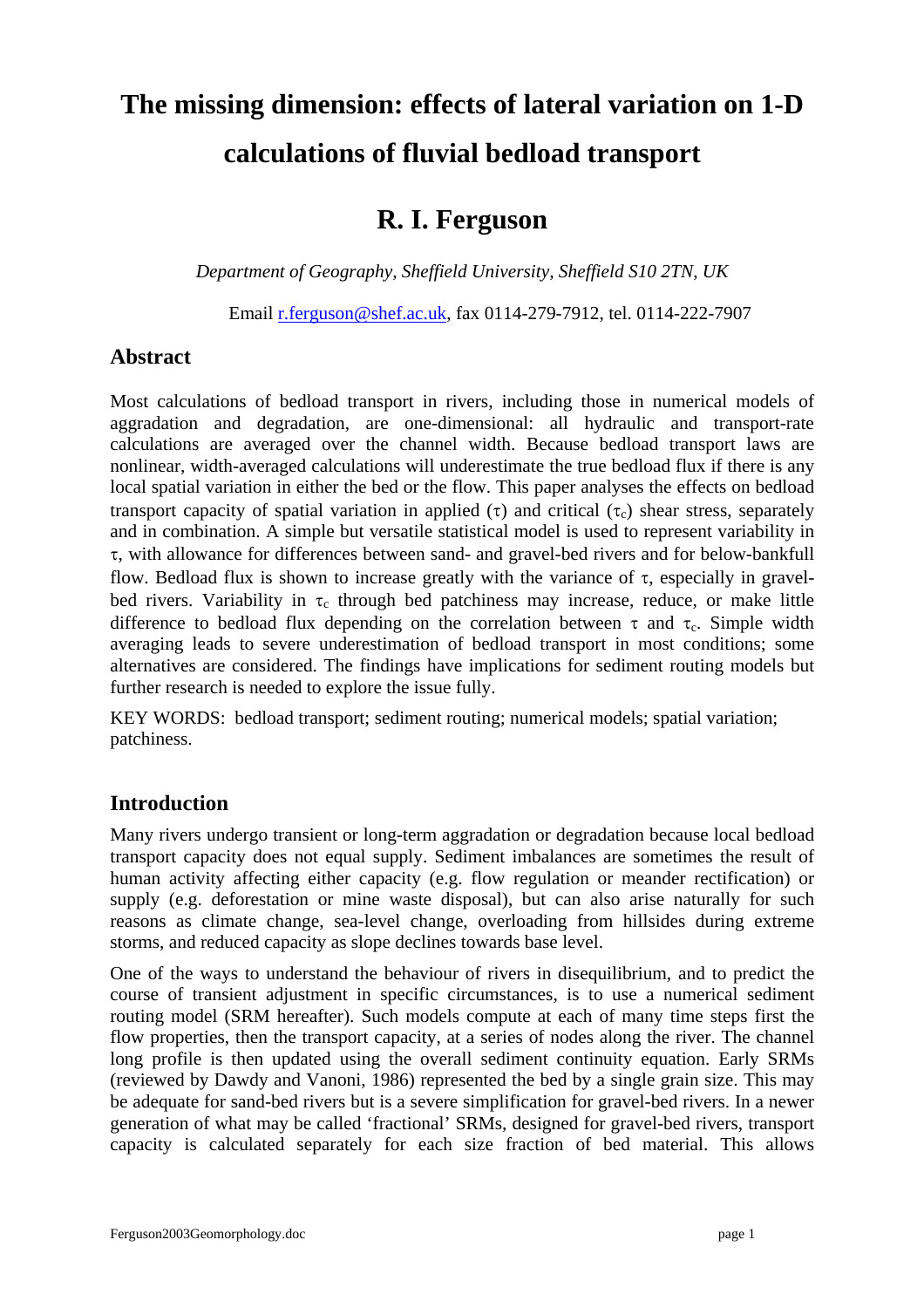simultaneous updating of both bed elevation and bed grain size distribution at each node, the latter using a fractional continuity equation. Much of the impetus for developing fractional SRMs came from geomorphology and sedimentology, especially through attempts to understand the evolution of downstream-fining aggradational sequences in gravel-bed rivers (Parker, 1991; Hoey and Ferguson, 1994) and the rock record (Robinson and Slingerland, 1998), but these models are now being applied to practical engineering and management problems of river response to disturbance (e.g. Talbot and Lapointe, 2002). Limitations in the accuracy of simple and fractional SRMs are therefore of potential significance to geomorphologists, sedimentologists, and engineers.

Almost all SRMs are one-dimensional in the sense that they treat flow and sediment transport on a width-averaged basis. This simplifies the calculations, allows better temporal and spatial resolution with available computing power, and minimises input-data requirements. But it may be a weakness if lateral variability in hydraulic conditions and bedload transport rates is important in the real rivers to which 1-D models are applied. Flow strength may vary across a river because parts of the channel are deeper than others, through the retarding effect of bank friction, or because of flow structures inherited from upstream. Bedload transport rates will vary accordingly, and will also be affected by any local sorting of the bed into coarser or finer patches. In applications to straight, narrow canals or flumes (e.g. Cui *et al*., 1996) it may be reasonable to approximate the channel as rectangular and assume that lateral variation in processes is negligibly small, but this may less realistic when modelling natural river channels with bar-pool-riffle morphology (e.g. Hoey and Ferguson, 1994). For example, Wathen *et al*. (1995) and Powell *et al*. (1999) measured substantial lateral variation in bedload flux even in straight reaches of such channels. Failure to allow for bed patchiness or local spatial variability in flow strength may lead to underestimation of bedload fluxes (Paola and Seal, 1995; Paola, 1996; Nicholas, 2000) and this could affect the results obtained by applying simple or fractional SRMs. The influence of lateral variability on a river's transport capacity is also an important consideration in the design of channelization and river-training projects.

This paper investigates how well a 1-D treatment represents bedload transport in non-uniform channels. An idealised mathematical model is developed. Results obtained from it suggest that the total bedload flux with given mean flow and bed conditions is highly dependent on the degree of lateral variation around the mean conditions, and that 1-D computations can give extremely biased estimates of flux. Preliminary consideration is also given to possible ways to reduce this bias without moving completely away from a 1-D approach.

# **Problem statement**

The root of the lateral-variation issue is the averaging of a nonlinear process: bedload transport. There are many different predictive formulae for the transport capacity  $q [L^3L^{-1}T^{-1}]$ of bed material of a given diameter *D* under a specified fluid flow. The flow is usually quantified by the bed shear stress,  $\tau$ . Some formulae use other flow properties, for example shear velocity or specific stream power, but the argument is essentially the same whichever is preferred and for definiteness I use shear stress below. There are many different τ-based bedload formulae, but they all predict that transport rate increases faster than linearly with  $\tau$ , and is negligibly small when  $\tau$  is less than some critical, quasi-threshold value  $\tau_c$  which depends on *D*.

Even if *D*, and hence  $\tau_c$ , is the same everywhere within a channel reach, if  $\tau$  varies across the channel the true total flux  $Q [L^3T^{-1}]$  conveyed by the river has to be obtained by integrating across the width *w* of the channel: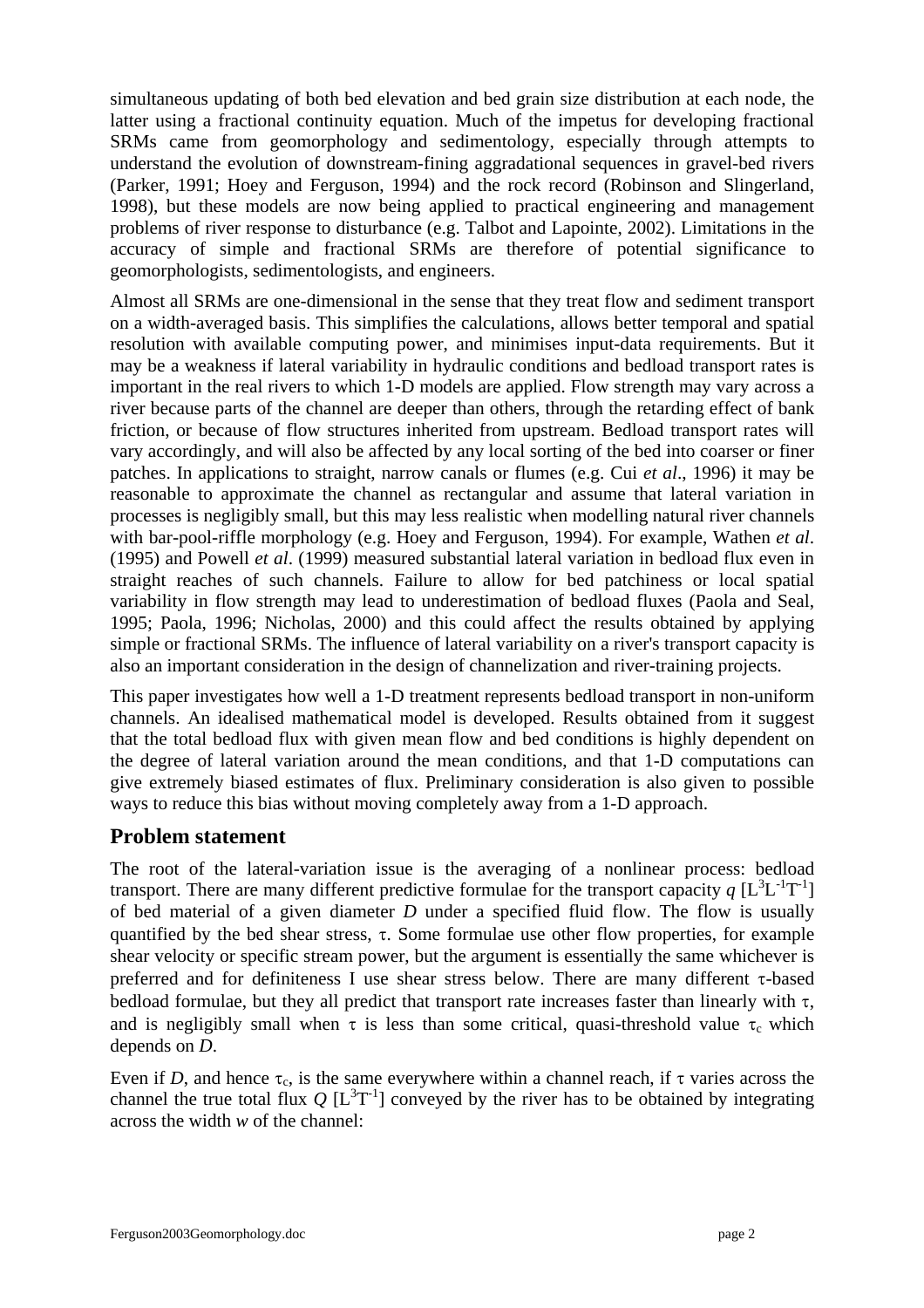$$
Q = \int_{0}^{w} q(\tau) dx
$$
 (1)

where *x* is lateral distance. The mean transport rate per unit width is then  $q_{av} = Q/w$ . In constrast, a 1-D (width-averaged) estimate of the flux makes the assumption that  $q_{av} = q(\tau_{av})$ where  $\tau_{av}$  is the mean shear stress averaged across the channel. This mean stress is generally computed as  $\tau_{av} = \rho g R S$  where  $\rho$  is water density, *g* the acceleration of gravity, *R* the hydraulic radius (effectively the same as the mean depth in most rivers), and *S* the watersurface slope. The width-averaged estimate of the total flux is

$$
Q_{\rm a} = w \, q(\tau_{\rm av}) \tag{2}
$$

It differs from the true flux *Q* given by eq.1 unless either the transport function  $q(\tau)$  is linear, contrary to a huge mass of data, or the channel has laterally constant shear stress. With a nonlinear law, if  $\tau$  varies across the channel the additional flux in high- $\tau$  parts of the channel outweighs the lower flux in low-τ parts, and the total flux *Q* is higher than *Q*a.

Brownlie (1981) is reported as having recognised this as the likely reason why transport equations calibrated to flume data (laterally uniform conditions) under-predicted field measurements (laterally variable conditions). Paola (1996) analysed the problem in the context of braided rivers. By making assumptions about the spatial probability distribution of depth (used as a surrogate for  $\tau$ ) he showed the importance of confluence scour pools as conduits for bedload transport, and estimated that *Q* exceeded  $Q_a$  by a factor of ~3. Nicholas (2000) modified Paola's theory to allow for variable water discharge and applied it to a braided river in New Zealand. He showed that *Q*a underestimated *Q* by a factor of 2 to 3 at low flows, but much less so in large floods.

Essentially the same argument applies to spatial variability in  $\tau_c$ . With  $\tau$  spatially uniform, but coarse and fine patches of bed material such that  $\tau_c$  varies spatially, the nonlinearity of the transport law again means that the width-integrated bedload flux will exceed what would be calculated on a width-averaged basis using the mean value of  $\tau_c$ . This was recognised by Paola and Seal (1995) as part of a wider discussion of the effects of bed patchiness on size selectivity in bedload transport. Their calculations suggested that the total flux can be several times greater than would be estimated using the grand-average grain size distribution.

If both  $\tau$  and  $\tau_c$  vary spatially the situation becomes more complicated, and it is clear that different outcomes are possible depending on the sign and magnitude of the correlation between  $\tau_c$  and  $\tau$ . Random patchiness in a channel with variable  $\tau$  ought to give even higher bedload flux than variance in just  $\tau$  or just  $\tau_c$ , but how much higher is not obvious. In the unlikely event of a negative correlation between  $\tau$  and  $\tau_c$  the capacity would be further increased. Conversely a positive correlation (which seems the likeliest scenario, since patchiness is usually caused by flow nonuniformity) must reduce spatial differences in transport rate because high-τ parts of the channel have relatively armoured beds, and low-τ areas have more mobile fine sediment. But it is not clear whether the effect on total bedload flux of lateral variation in τ<sub>c</sub> will completely cancel out that of variation in τ.

#### **Analytical model**

These issues are investigated below using a mathematical model which has been designed to represent a wide range of generic circumstances, whilst being sufficiently simple that general analytical solutions can be derived rather than relying on numerical calculations for just a few scenarios. The four components of the model are a bedload transport law; a statistical model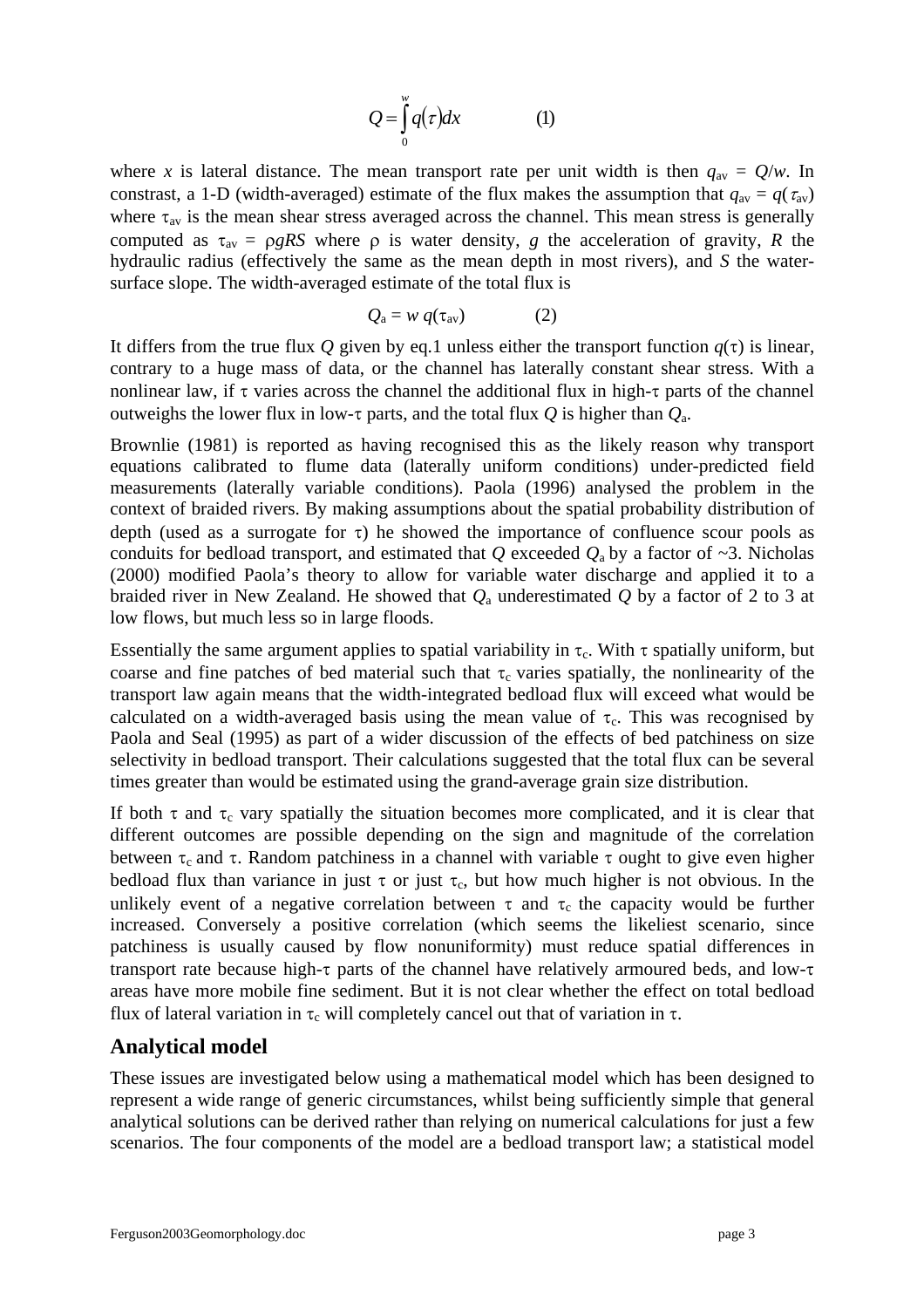for lateral variability in  $\tau$  which allows different means and variances; a way of allowing for flow stage variation; and alternative representations of bed patchiness and thus variance in  $\tau_c$ .

#### **Bedload transport function**

For definiteness in what follows a particular transport function is adopted. As in Paola (1996) and Nicholas (2000) the choice is the Meyer-Peter and Müller (MPM) equation, which is widely used as well as simple and mathematically tractable. Its performance in comparisons with field measurements has been uneven (Gomez and Church, 1989; Reid *et al*., 1996), perhaps according to degree of armouring, but it is no worse than some much more complicated functions. A different transport law would be expected to give qualitatively similar results.The MPM equation can be written in the form

$$
q = k \left(\tau - \tau_c\right)^{1.5} \tag{3}
$$

for  $\tau > \tau_c$ , or  $q = 0$  for lower stresses. The constant *k* depends on sediment density but not on grain size, which affects transport rate only through  $\tau_c$ .

In fractional SRMs different size fractions of bed material are treated separately. To achieve this a transport function like (3) is modified in two ways: the transport rate for each size fraction is assumed proportional to its availability in the bed, and the value of  $\tau_c$  is varied between sizes to allow for selective transport. For simplicity the first part of the analysis below ignores the existence of a spread of sizes at each point in the river bed, but later on I introduce a distribution of  $\tau_c$  values which can represent either intra- or inter-patch variation.

## **Statistical model for spatial variation in shear stress**

Although the spatially-averaged mean shear stress  $\tau_{av}$  on the bed of a river can be calculated from the mean depth, the local shear stress τ does not depend directly on local depth *d* but on the vertical velocity gradient near the bed. Even in straight flat-bottomed laboratory channels and canals there is a reduction in  $\tau$  from the centreline towards the edges where velocity is reduced by bank friction (e.g. Knight *et al*., 1994). In natural channels the spatial variability of  $\tau$  is increased by three further factors: variation in *d* both laterally across bars and talwegs and longitudinally over pools and riffles; planimetric convergence and divergence of flow, with consequent acceleration and deceleration, for example in braid confluences and diffluences; and secondary circulation, with  $\tau$  higher where there is downwelling of relatively fast surface water than where there is upwelling of slow near-bed fluid.

Just as  $\tau_{av}$  depends on  $d_{av}$ , so it seems likely that the variance of  $\tau$  increases with that of *d*. Previous investigators (Paola, 1996; Nicholas, 2000) have therefore used depth data, which are readily obtainable, as a surrogate for information on spatial patterns of  $\tau$  which are extremely hard to measure. It is recognised that some areas (e.g. riffles and bar heads) may have low *d* but high τ, and other areas the reverse (e.g. in the lee of bars), partly because of local differences in water-surface slope. This was well demonstrated by Lisle *et al*. (2000) using a quasi-3-D flow model to estimate the spatial pattern of  $\tau$  in several gravel-bed reaches with alternate bars. Field measurements by Bathurst *et al*. (1979) in gravel-bed meander bends also show that maximum τ need not coincide spatially with maximum *d*. But both studies showed a positive correlation between *d* and  $\tau$ , and as Nicholas (2000) pointed out, local deviations from  $\tau \propto d$  tend to cancel out so that the frequency distributions of  $\tau$  and *d* are similar.

Paola (1996) and Nicholas (2000) represented the spatial variability of *d* by the two-parameter gamma distribution, which is versatile and gave good fits to the braided-river data they were considering. They found, however, that the shape parameter of the distribution varied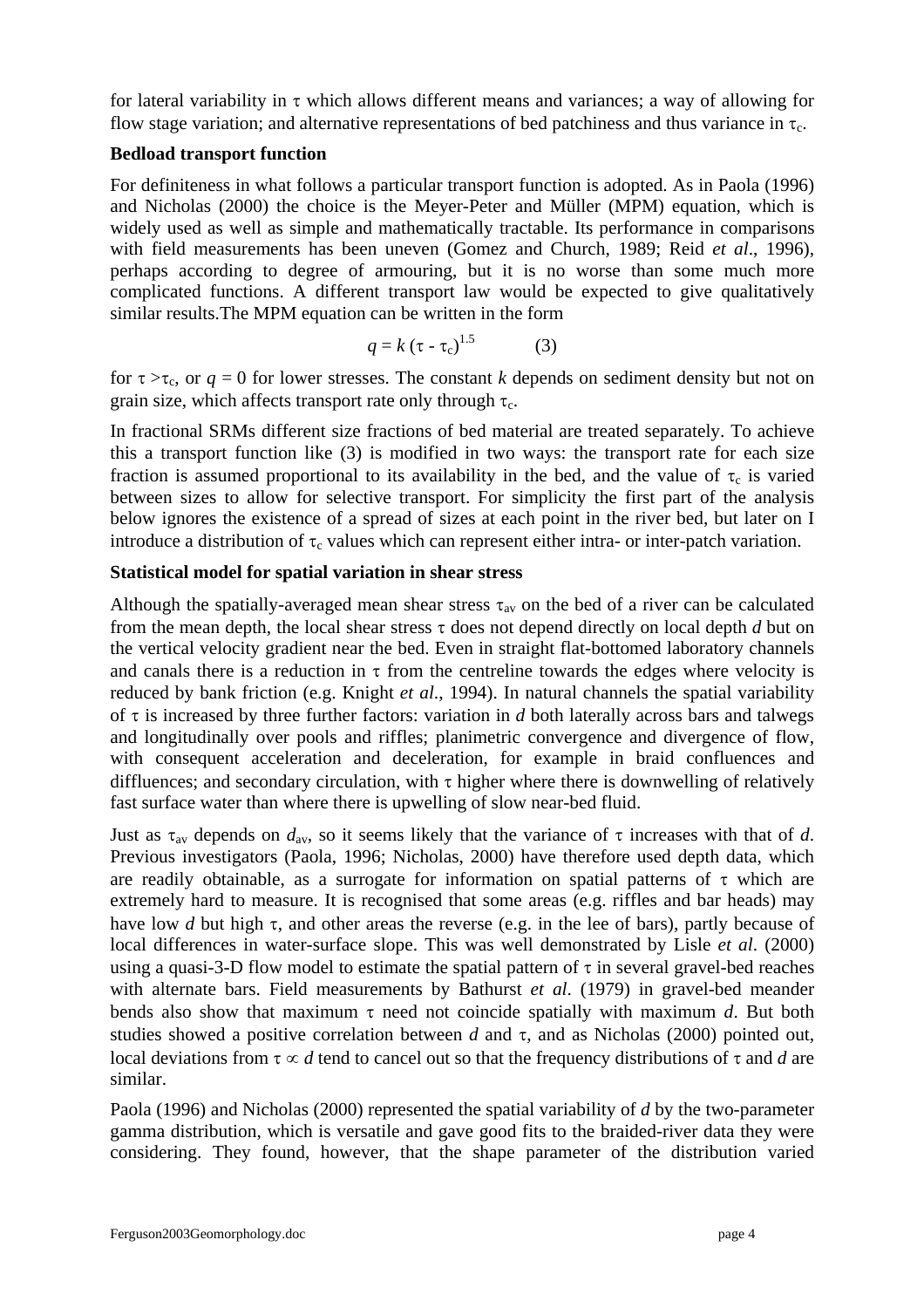systematically with flow level so that the distribution ought to be re-fitted for every flow level of interest. I have preferred to think in terms of a probability distribution of  $\tau$  itself, and have developed a new model which makes it easier to consider the effects of change in flow level and is more amenable to an analytical treatment.

The starting point is a probability distribution for the spatial distribution of shear stress during bankfull flow, denoted hereafter by  $\tau_b$ . An assumption about how the distribution alters as stage falls is added later. The bankfull distribution is represented by a compound rectangular distribution with two parameters, one fixing the mean and the other the variance of  $\tau_{b}$ . Shear stress is assumed to be below its mean value *a* in a proportion *b* of the total channel width  $(0 < b < 1)$ , and to vary randomly (i.e. follow a uniform or rectangular distribution) between 0 and *a* within that part of the channel. Shear stress is above average in the remaining proportion 1-*b* of the width, and is assumed to vary randomly between *a* and a maximum which has to be  $a/(1-b)$  in order that the overall mean stress is *a*. Thus the probability density function of  $\tau_b$  is

$$
p(\tau_b) = \frac{b}{a} \qquad (0 \le \tau_b \le a) \qquad (4a)
$$

$$
= \frac{(1-b)^2}{ab} \qquad \left(a \le \tau_b \le \frac{a}{1-b}\right) \qquad (4b)
$$

The variance of  $\tau_b$  in this model can be found to be  $a^2b/3(1-b)$ , so the coefficient of variation (standard deviation divided by mean) in percentage form is

$$
cv_{\tau} = 100 \sqrt{\frac{b}{3(1-b)}} \tag{5}
$$

This increases monotonically with *b*, which is therefore an index of spatial variability in bankfull shear stress. For example, the cv is 0, 29%, 58%, or 115% for  $b = 0, 0.2, 0.5,$  or 0.8.

Figure 1 illustrates this distribution model in two different ways. Figure 1a shows cumulative distributions of  $\tau_b$  for selected values of *b*. The distributions have a dog-leg shape with two linear segments, except for  $b = 0.5$  when they have the same slope and there is a single uniform distribution of  $\tau_b$  between 0 and 2*a*. As *b* increases so does the maximum shear stress, from 25% above the mean for  $b = 0.2$  to twice the mean for  $b = 0.5$  and five times for *b*  $= 0.8$ . Figure 1b represents these distributions as asymmetric channel cross sections which would give the same distributions if  $\tau_b$  varied exactly as local depth. When the model is visualised in this way the parameter *b* is an index of channel shape: progressively closer to rectangular as  $b\rightarrow 0$ , but progressively non-rectangular as  $b\rightarrow 1$  and the contrast grows between extensive shallow, low-τ areas and a narrow, deep, high-τ talweg. Low values of *b* correspond to flume- or canal-like conditions, with a wide area in which  $\tau_b$  slightly exceeds the mean and a small area with much lower stress (e.g. near the banks). Higher values of *b* represent the much less uniform conditions associated with unconstrained natural planforms, with extensive areas of below-average  $\tau$  (e.g. bar tops and margins, backwaters) and local areas of much higher  $\tau$  (e.g. meander pools, braid confluences, and other talwegs).

There appear to be no published data with which to check how representative this model is of natural rivers. However, two lines of evidence suggest it is not unrealistic. First, many of the depth distributions shown by Mosley (1982, 1983) and Nicholas (2000) have the dogleg character shown in Figure 1a. Also, in ongoing research I and colleagues are analysing acoustic doppler profiles of velocity at near-bankfull discharge in Fraser River, Canada. Distributions of shear stress estimated by fitting the law of the wall to the depth-averaged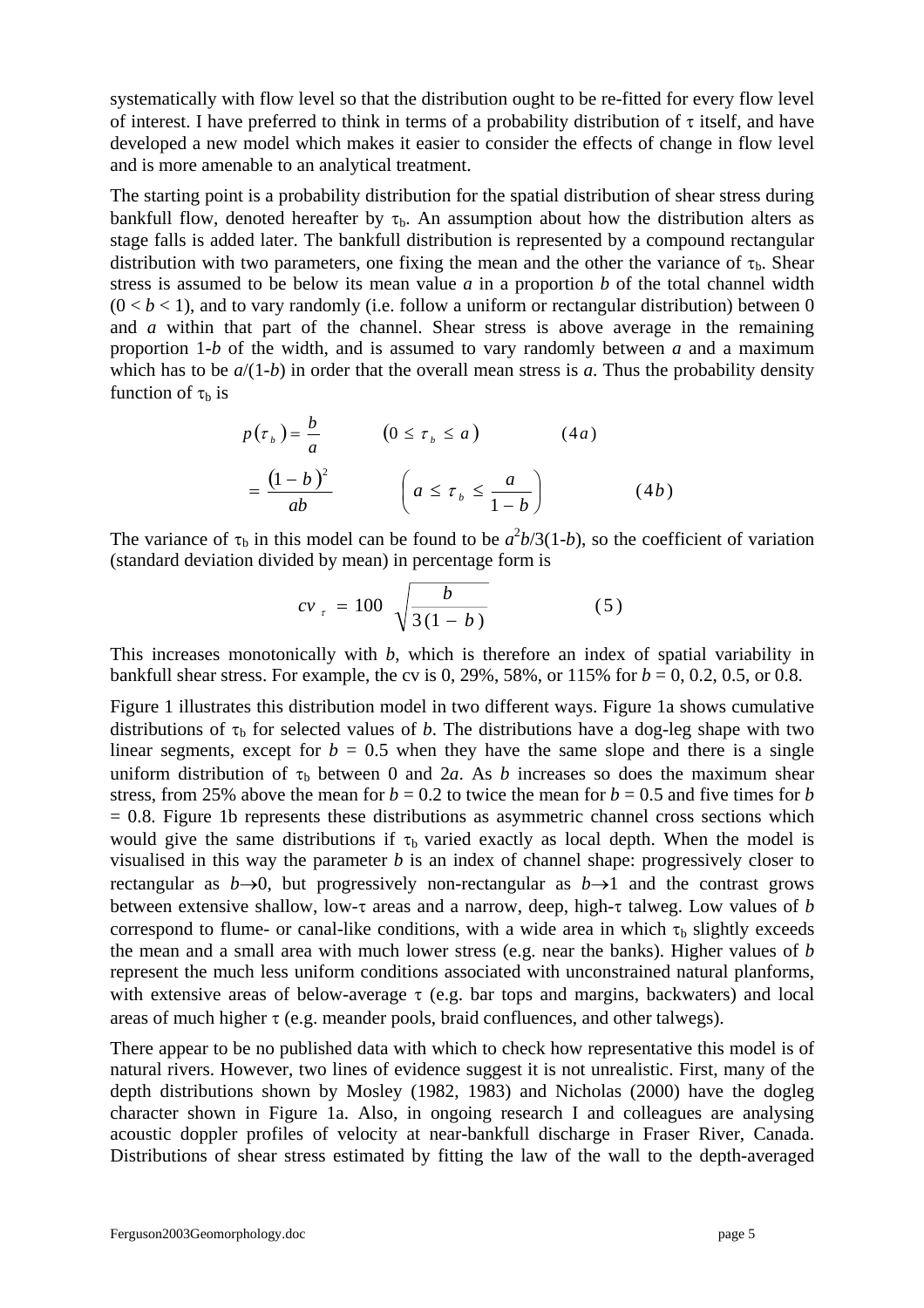mean velocity, and also distributions of water depth, are fitted at least as well on average by the *b*-model as by a two-parameter gamma distribution. Values of *b*, estimated by matching moments, range from  $\sim 0.4$  to  $\sim 0.7$ .

#### **Allowance for sub-bankfull flow**

The compound-rectangular statistical model just described is for the spatial distribution of shear stress at bankfull discharge. As discharge falls below bankfull, τ is expected to become lower everywhere in the channel, and to vanish in areas which become dry. The mean shear stress declines in direct proportion to the mean depth, and it seems reasonable in a generic model to suppose that the entire distribution of  $\tau$  can be shifted. Thus it is assumed that the stress distribution continues to follow (4), but with  $\tau_b$  replaced by

$$
\tau = \tau_b - fa \tag{6}
$$

where *f* is the fractional reduction in mean  $\tau$  (and also mean depth) below its bankfull value. Note that this does not represent an assumption that the distribution retains the same shape at lower stages. Rather, for values  $f \leq 1$  a fraction *fb* of the width is now dry so that the distribution is progressively truncated from one end, becoming a single rectangular distribution for  $f > 1$ . This treatment would be exactly correct if local shear stress was proportional to local depth.

The relationship between *f* and water discharge can be established using Manning's equation with constant values of *n* and slope. Eq. 6 then implies that the ratio *R* of water discharge at stage *f* to water discharge at bankfull is

$$
R = (1 - fb)(1 - f + f^2b/2)^{5/3}
$$
 (7)

This depends far more on *f* than on *b*, in a slightly nonlinear manner. Values of  $f = 0.4$  and 0.8 are used for illustrative purposes below; they correspond to discharges  $~60\%$  and  $~90\%$ below bankfull respectively.

#### **Representation of threshold for transport**

The simplest assumption about the critical shear stress  $\tau_c$  is that it is the same everywhere in the channel. This case is considered first, but is relaxed later on. To keep the model nondimensional the constant value is specified as a fraction *c* of the mean bankfull shear stress; that is,

$$
\tau_c = ca \tag{8}
$$

In alternative scenarios which allow for bed patchiness the mean value of  $\tau_c$  continues to follow (8). Values of *c* are assumed to lie between 0 and 1 in the subsequent analysis, so that in bankfull conditions all areas with above-average shear stress experience some bedload transport as do some areas of lower  $\tau$  to the extent that  $c < 1$ .

The ratio  $1/c = \tau_{av}/\tau_c$  is a dimensionless transport stage in bankfull conditions. In gravel-bed rivers it has a typical value of 1.2-1.4 (e.g. Parker, 1978; Andrews, 1984; Paola, 1996), implying  $c \approx 0.7$ -0.8. A value of 0.8 is used below as typical of gravel-bed rivers in the bankfull or near-bankfull conditions at which most bedload is conveyed. With increasing amounts of sand in the bed the value of *c* falls, tending to zero in large sand-bed rivers.

Analysing the effect of lateral variation in  $\tau_c$  requires making assumptions about the nature of spatial variability in grain size, and in particular to what extent it is correlated with shear stress. Field evidence on this is virtually nonexistent. Limited data do exist on the correlation of grain size and depth (e.g. Mosley, 1982, 1983; Seal and Paola, 1995), but no clear generalisations have emerged. Two limiting scenarios are therefore considered below: purely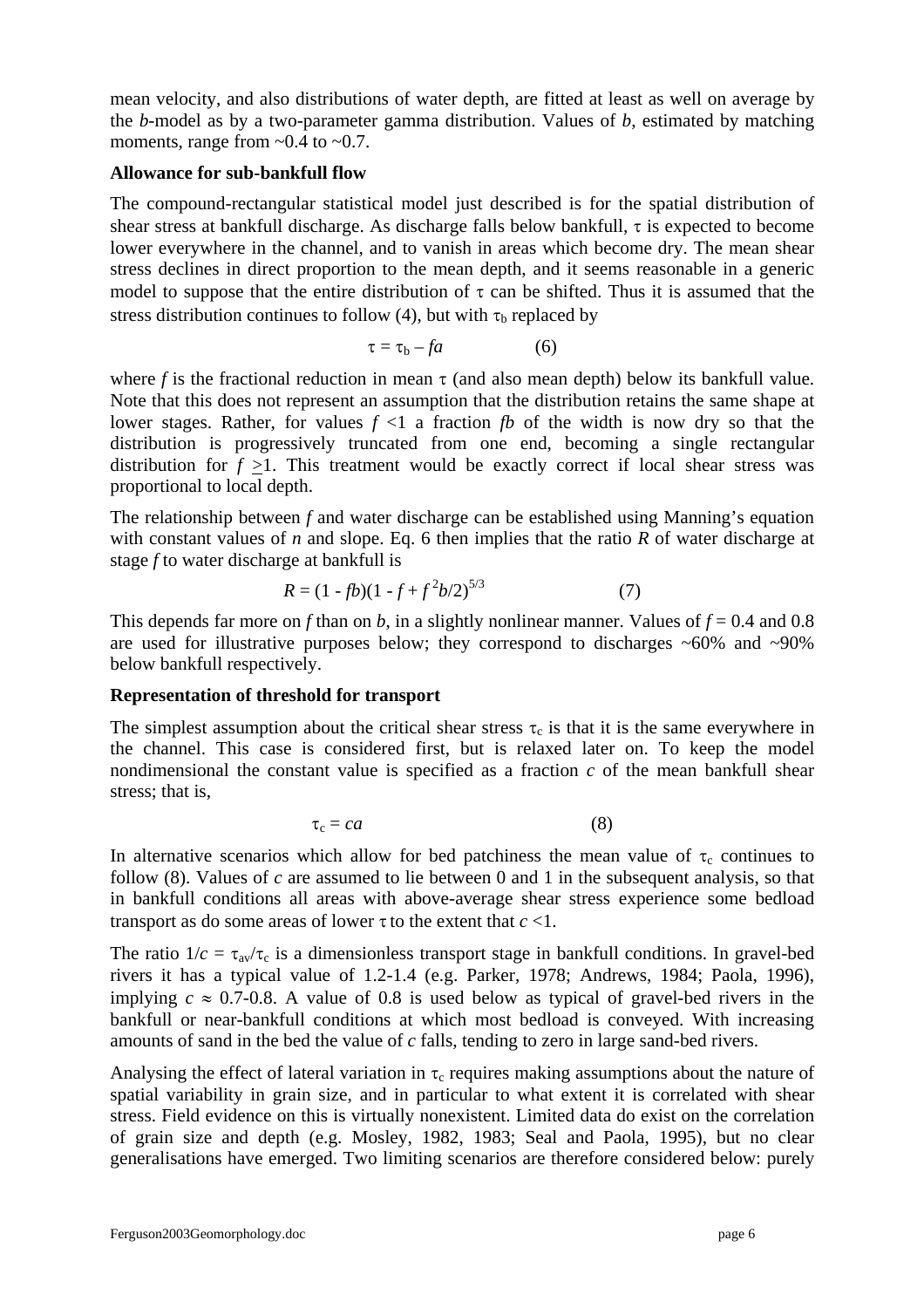random patchiness, and perfect fining upwards as in classical models of meander point bars. These cases correspond to correlations of 0 and 1 between  $\tau_c$  and  $\tau_b$ .

# **Results**

I describe the implications of my model in stages, starting with the effect of lateral variation in shear stress on total bedload flux in channels with uniform beds and then moving on to the effect of bed patchiness.

The effects are quantified using a general analytical solution for the width-integrated bedload flux in a channel with spatially variable τ and/or τ<sub>c</sub>. This involves integrating the MPM equation (eq.3) across the channel. The distribution of  $\tau$ - $\tau_c$  is given by eq. 4 with  $\tau_b$  replaced by  $\tau_b - (c+f)a$  (from eqs. 6 and 8). Then  $Q = w q_{av}$  with the mean transport rate obtained as

$$
q_{\text{av}} = k \int_0^{y_{\text{max}}} y^{1.5} p(y) dy
$$

where *y* denotes  $\tau$ - $\tau_c$  and  $y_{\text{max}} = a/(1-b) - (c+f)a$ . For the case  $c + f < 1$  this integration yields

$$
Q = 0.4kwa^{1.5} \left\{ b(1-c-f)^{2.5} + \frac{\left[1 - (1-b)(c+f)\right]^{2.5}}{b(1-b)^{0.5}} - \frac{(1-b)^2(1-c-f)^{2.5}}{b} \right\}
$$
(9)

The first term inside the curly brackets quantifies the flux in parts of the channel which have below-average τ in bankfull conditions; the other two terms relate to areas of higher τ. If *c*+*f*  $>1$ , as can happen in gravel-bed rivers at sub-bankfull discharge, the first and third terms disappear. As  $b \rightarrow 0$  eq. 9 converges on the width-averaged estimate of bedload flux, which is given as in eq. 2 by

$$
Q_{\rm a} = kw(\tau_{\rm av} - \tau_{\rm c})^{1.5} = kwa^{1.5}(1 - c - f)^{1.5}
$$
 (10)

if  $c + f < 1$ , or zero for higher values of  $c + f$ .

According to the model, then, the total bedload flux in a river depends on the channel width *w* and mean bankfull shear stress *a*; the transport-rate coefficient *k* in the MPM equation; and the dimensionless parameters which characterise stress variance or channel shape (*b)*, critical shear stress (*c*), and flow reduction below bankfull (*f*). The dimensional variables *w*, *a* and constant *k* determine the absolute levels of bedload flux, irrespective of channel character, and can be fixed when investigating the effects of *b*, *c*, *f*. For illustrative purposes below I set  $kwa^{1.5} = 1$ , so that all results are normalised relative to the bedload conveyance of bankfull flow in a sand-bed canal (eq.10 with  $c = f = 0$ ).

#### **Effect of shear stress variance on bedload flux**

The width-integrated flux *Q* in a channel with no patchiness is plotted in Figure 2 as a function of the stress-variance index *b*. Although *Q* depends on both *c* and *f* as well as *b*, these parameters do not have unique effects since they occur only in the combination  $c+f$ . The full range of conditions is therefore covered by plotting curves of *Q* for different values of  $c+f$ , each of which could be made up of different combinations of *c* and *f*.

Figure 2 shows that, whatever the value of *c+f*, *Q* increases considerably with *b*. The bedload conveyance is greater under non-uniform flow because the increase in specific flux *q* in parts of the channel with above-average shear stress is bigger than the decrease in *q* in parts with below-average stress. For bankfull sand-bed conditions  $(c+f=0)$  the total flux *Q* increases by only about 40% from  $b = 0$  to 0.8, but for bankfull gravel-bed conditions  $(c+f = 0.8)$  it increases by a factor of 8. The mid-range value  $b = 0.5$  of the channel-shape or stress-variance index gives about a threefold increase in bedload conveyance compared to a uniform channel, which is about the same as Paola (1996) and Nicholas (2000) calculated for specific gravel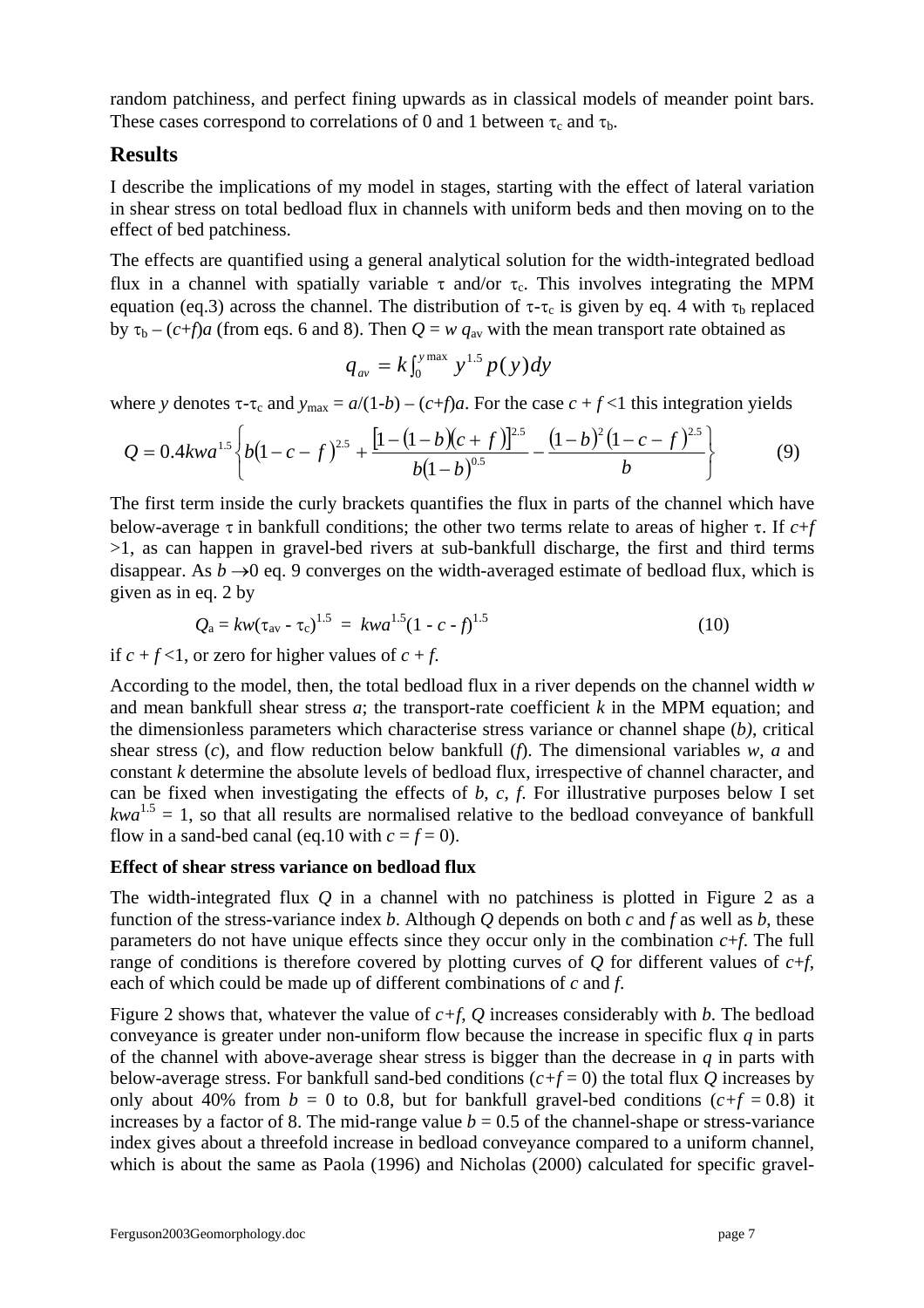bed situations. The curve for  $c+f = 0.8$  also describes a sand-bed river at low flow. When  $c+f$ >1, which corresponds to a gravel-bed river at below-bankfull flow, there is no bedload transport in near-uniform channels (*b* close to 0) because  $\tau < \tau_c$  everywhere, but in channels with higher *b* there is transport in the parts of the channel with highest  $\tau$  so that the flux increases rapidly with *b*. The value of *c+f* makes rather less difference in high-*b* channels than in those which are more rectangular.

Lateral variability in shear stress therefore makes a big difference to bedload transport capacity, but one which varies according to the precise conditions. The finding that the difference between *Q* and *Q*a depends on both flow stage and cross-section geometry is consistent with the calculations of Nicholas (2000) for specific field sites in New Zealand. It is noteworthy that the flux in a highly non-uniform gravel-bed channel can attain  $\sim80\%$  of that in a uniform sand-bed channel of the same width and mean  $\tau$ , despite the much greater value of  $\tau_c$  for gravel than sand.

Eq.9 may also be used to assess the flow level at which significant bedload transport commences in channels with different degrees of lateral variation in τ. Figure 2 indicates that *Q* increases with increasing *b* for given  $c+f$ , and with decreasing  $c+f$  for given *b*. This implies that, for a given value of *c* (i.e. of  $\tau_{av}/\tau_c$ ), as the channel becomes less uniform (higher *b*) a given flux can be conveyed by a lower flow (higher *f*). To illustrate this, let 'significant' transport be defined as 10% of the flux conveyed at bankfull discharge in a channel with the same values of  $\tau_{av}$  and  $\tau_c$  but no variability in  $\tau$ . For a sand-bed river ( $c = 0$ ) significant transport begins at  $f \approx 0.7$  (~15% of bankfull discharge) for  $b = 0$ , but at progressively lower levels ( $f \approx 0.9$ , 1.3, and >3) as *b* increases from 0.2 through 0.5 to 0.8. In a gravel-bed river (*c*  $= 0.8$ ) significant transport requires near-bankfull flow ( $f \approx 0.1$ ) for  $b = 0$ , but again occurs at progressively lower levels ( $f \approx 0.4$ , 0.5, >3) for  $b = 0.2$ , 0.5, and 0.8. The same total flux *O* is conveyed in less and less width through an increase in the intensity of transport. This accords with the observation that in irregular natural channels, bedload continues to move at discharges well below bankfull.

#### **Effects of bed sorting and patchiness on bedload flux**

The results in Figure 2 are for channels with constant  $\tau_c$ , implying spatially uniform grain size. For sand-bed rivers this may be a reasonable assumption if bedforms are fairly uniform, but the more diverse bed material in gravel-bed rivers is often sorted spatially into coarser or finer patches. There is also a size distribution at each point, with lower  $\tau_c$  for the fine fractions than the coarse ones.

The effects of intra-patch variation in  $\tau_c$ , and of inter-patch variation that is spatially random, can be represented in my analysis by averaging solutions to eq.9 across a distribution of values of *c*. For illustrative purposes I have used an approximately normal distribution of values:  $c$ -2*e*,  $c$ -*e*,  $c$ ,  $c$ +*e*,  $c$ +2*e* with weights 0.1, 0.2, 0.4, 0.2, 0.1 respectively. With  $e = 0$  this reduces to eq.9; higher values of *e*, up to the limit  $e = c/2$ , represent more poorly-sorted sediment at a point and/or a greater degree of random patchiness across the channel.

Figure 3 shows the results of this calculation for bankfull or near-bankfull flow in gravel-bed rivers ( $c = 0.8$ ). Two curves are shown, one for  $e = 0.2$  which implies that  $\tau_c$  varies by  $\pm 50\%$ around its mean value and the other for  $e = 0.4$  which implies the maximum possible variation of  $\pm 100\%$  in  $\tau_c$ . In both cases the bedload conveyance of the channel is increased over that for uniform  $\tau_c$  and the same variance in  $\tau$  as indexed by *b*. The reduction in flux over coarser patches (or in the coarse tail of the size distribution at a point) is less than the increase in flux over finer patches (or in the fine tail of the distribution). The increase is greater for higher *e*, as expected, and is substantial in fairly uniform flow conditions (low values of *b*). In the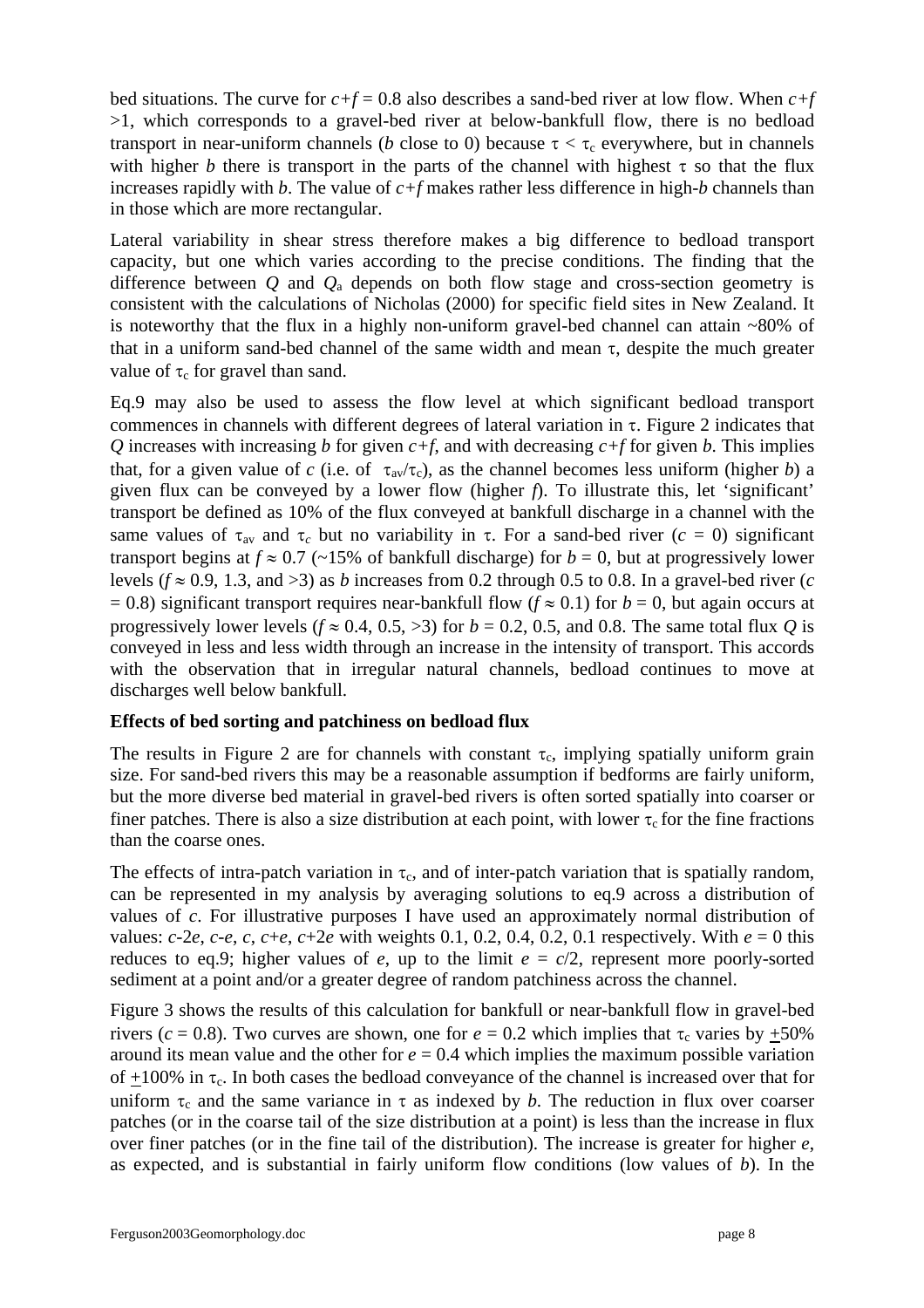limiting case  $b = 0$  the bedload conveyance is higher by a factor of  $\sim 1.5$  for  $e = 0.2$  and  $\sim 2.5$ for  $e = 0.4$ . But as *b* increases, the effect of bed variability becomes less and less important compared to the effect of flow variability, so that by  $b = 0.8$  the increase in conveyance is only a few percent even for  $e = 0.4$ . It should be noted that 'increase' is used here relative to the true flux for the given degree of hydraulic variability (*Q* in Figure 3), not the widthaveraged estimate of the flux calculated using a single grain size  $(Q_a)$ . Figure 3 shows that  $Q_a$ is always considerably lower than the true flux in a channel with random patches and/or grain-size distribution.

Random patchiness is one end-member in the likely range of scenarios with different degrees of positive correlation between  $\tau$  and  $\tau_c$ . The other extreme, with a correlation of +1 instead of 0, is perfect fining upwards of the kind predicted in the classical meander point-bar model in which both shear stress and grain size decrease systematically from the outer-bank pool to the top of the inner-bank point bar. This scenario can be represented in the present model by assuming that  $\tau_c = c\tau$  at all points, thus increasing from 0 to a maximum of  $ac/(1-b)$  while retaining the same mean value *ca* as in other scenarios. It follows that  $\tau - \tau_c = \tau_b(1-c) - fa$ . The bedload conveyance of a channel with perfect fining upwards can therefore be calculated using eq.9 with the parameters *a*, *c*, *f* replaced by  $a' = a(1-c)$ ,  $c' = 0$ , and  $f = f/(1-c)$ .

Figure 3 shows that this scenario gives a very different result from random patchiness. The conveyance of the channel is drastically reduced, and varies much less with stress variance than in the no-patch or random-patch cases. It is therefore much closer to the width-averaged estimate *Q*a than in other scenarios. The physical explanation for this is that high-stress parts of the channel are armoured by coarse bed material. The reduction in flux in these areas far outweighs the gain in flux in low-stress areas with a fine bed. Put another way, the variance of the excess stress  $\tau$ - $\tau_c$  is greatly reduced and so therefore is the bias in the width-averaged estimate of total conveyance.

The range of possibilities between these two end-member scenarios is evidently very wide. A simple or weighted average of the random and fining-upwards cases would give a higher bedload flux than with no patches in near-uniform flow conditions (low *b* in Figure 3), but lower than with no patches in more variable flow conditions (high *b*). Calculations for scenarios with less-than-perfect fining upwards, or with a quasi-random range of belowaverage values of  $\tau_c$  where  $\tau$  is below average and a range of above-average values of  $\tau_c$ where  $\tau$  is above average, yield a wide variety of curves depending on the precise assumptions. It seems safe to say that bedload conveyance in situations where both  $\tau$  and  $\tau_c$ vary spatially in a partly-correlated way will be higher than a width-averaged calculation would suggest; but by how much, and whether by as much as in the no-patch model, will depend on the circumstances.

#### **Alternatives to simple width-averaged estimation of bedload flux**

Researchers modelling downstream fining using fractional SRMs have generally treated channel cross-sections as rectangular, and used a single shear stress value and bed grain-size distribution (Hoey and Ferguson, 1994; Cui *et al*., 1996; Ferguson *et al*., 2001; Talbot and Lapointe, 2002). The width-averaged calculation is then on the lines of (10) above  $(Q_a,$  the special case  $b = 0$  of the general model) except that fluxes are calculated separately for each size fraction of the bed. Clearly there will be some underestimation of total flux (and also competence) if in reality the channel has above-average shear stress in some places. The bias is likely to be greatest in relatively wide sections where the mean stress estimated from the depth-slope product is low but there is substantial transport in one or more narrow talwegs. Ferguson *et al*. (2001) found that agreement between observed and simulated downstream fining and aggradation rate was better on the whole when the same width was used for every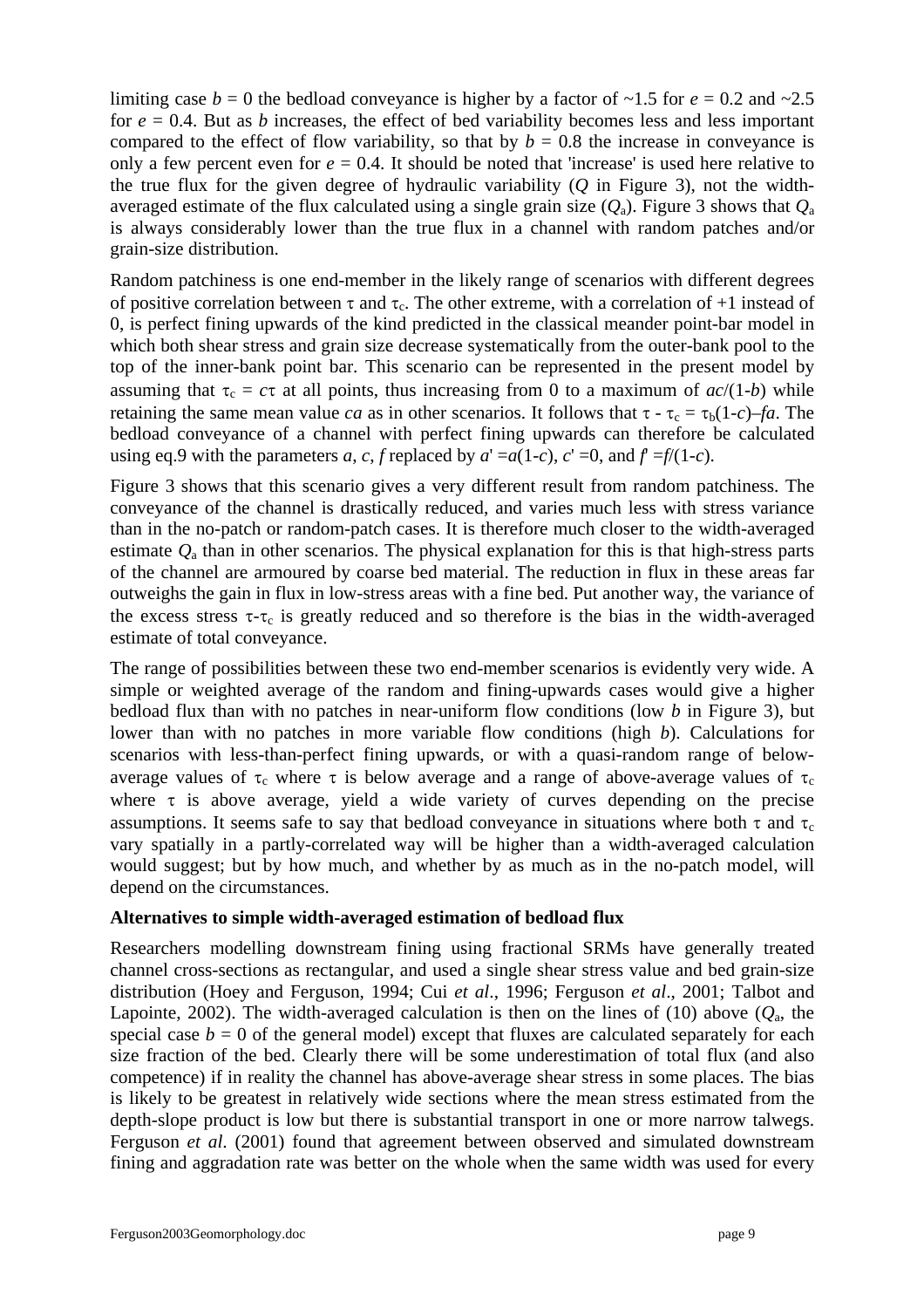section, on the argument that only part of a wide section is hydraulically effective. But the present model may be helpful in checking the merits of more sophisticated alternatives to simple width-averaging over the measured bankfull width.

Non-fractional SRM applications have often used the actual channel cross-section at each node, calculated the water surface elevation and the corresponding wetted width, then applied the width-averaged transport calculation only over the wetted width. This makes no difference in bankfull conditions, but should be a step in the right direction when estimating bedload transport at lower stages. It can be treated analytically using the model of Figure 1, and yields a flux estimator

$$
Q_w = \frac{kwa^{1.5}}{(1 - bf)^{0.5}} \left(1 - c - f + bcf + \frac{bf^2}{2}\right)^{1.5}
$$
 (11)

This reduces to (10) when  $f = 0$ . For  $f > 0$  it is a function of *c* and *f* separately, so cannot be plotted as a function only of *b* and *c*+*f* as in Figures 2 and 3. It gives a higher estimate than *Q*a, increasingly so for higher values of *b*. For gravel-bed conditions it always falls well short of the true flux as calculated using eq.9, but for sand-bed conditions it comes closer.

It has been observed several times that bedload transport in braided gravel-bed rivers is concentrated in confluences and other talwegs, sometimes to the extent that transport elsewhere is negligibly small in comparison (Mosley, 1982; Carson and Griffiths, 1987; Paola, 1996). Transport in meandering channels is also concentrated in high-τ areas, not always in the deepest part of the pool because of the delayed crossover of flow, but at least near the talweg on the margin of the point bar (e.g. Dietrich and Smith, 1984). This suggests there may be merit in making use of the maximum depth, as well as the mean depth, in the calculation of  $\tau_{av}$  for use in a width-averaged treatment of bedload flux. Talbot and Lapointe (2002), in an application of Hoey and Ferguson's (1994) model, experimented with estimating shear stress from mean depth, maximum depth, or an average of these two, and found that the average of the two gave the best results. The equivalent in the present context is to use the mean of  $\tau_{av}$  and  $\tau_{max}$  in the 1-D calculation. For  $c+f\leq 1$  this turns out to overestimate the true flux *Q* progressively with higher *b*. For  $c+f>1$  it predicts zero flux for low *b*, underestimates *Q* for intermediate *b*, and overestimates for high *b*.

Another possibility which turns out to work better is to ignore completely the shallow, low-τ parts of the channel and do a width-averaged calculation over the deeper areas only. Nicholas (2000) describes one such procedure that was developed by engineers in New Zealand. In the present model an obvious way to do such a calculation is to consider only the proportion 1-*b* of the width in which  $\tau > \tau_{av}$ . This gives an estimator

$$
Q_d = \frac{awh^{1.5}}{(1-b)^{0.5}} \left[1 - 0.5b - (1-b)(c+f)\right]^{1.5}
$$
 (12)

For  $b = 0$  this reduces to the standard width-averaged estimator  $Q_0$ , but for non-rectangular channels it gives a higher estimate than *Q*a for all but very low values of *c*+*f*.

Figure 4 compares the simple ( $Q_a$ , eq.10), wetted-width ( $Q_w$ , eq.11), and deep-areas-only ( $Q_d$ , eq.12) width-averaged estimators of bedload flux with the exact width-integrated flux (*Q*, eq.9) for different degrees of variability in  $\tau$  as indexed by *b*. The plot shows fluxes for  $c = f =$ 0, which represents a sand-bed river at bankfull discharge, and  $c+f = 0.8$  which represents either a gravel-bed river at bankfull flow  $(c = 0.8, f = 0)$  or a sandier river at lower flow  $(c = 0.4$  and  $f = 0.4$ , or  $c = 0$  and  $f = 0.8$ ). In all cases the width-averaged estimators underpredict the actual flux for all non-rectangular channels  $(b > 0)$ , but there are clear differences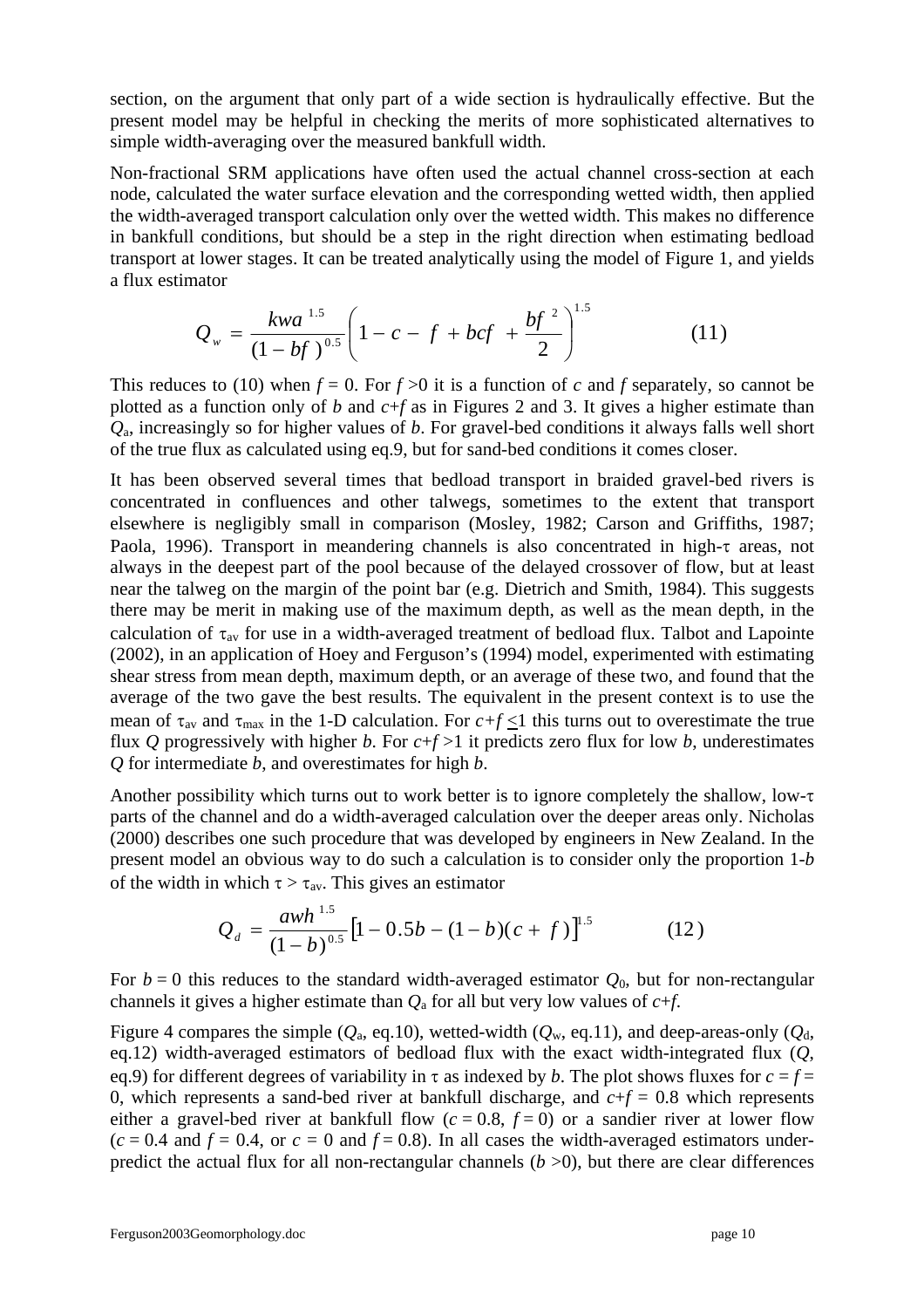in the amount of bias both between methods and according to parameter values in the model.  $Q_w$  increases with *b* for below-bankfull flows, so is more accurate than  $Q_a$  which ignores the effect of channel shape. The degree to which  $Q_w$  underestimates the true flux is less for higher reductions in flow level (compare the curves for  $c = 0.4$ ,  $f = 0.4$  and  $c = 0$ ,  $f = 0.8$ ). However, in all circumstances with  $f > 0$   $Q_d$  is higher than  $Q_w$  and is closer to the exact flux  $Q$ , while still underestimating it. The one circumstance in which  $Q_d$  is not the best of the estimators compared here is *c*+*f* <0.2, i.e. a sand-bed river at or close to bankfull level. As seen in the top part of Figure 4, in these conditions  $Q_d$  dips slightly below  $Q_a$  for intermediate shape factors, though neither estimator is seriously in error.

For all gravel-bed cases, therefore, and also for sand-bed rivers below bankfull, it appears that ignoring the parts of the channel with low shear stress gives a more accurate indication of true bedload flux than does averaging over the bankfull width or the actual wetted width at the given discharge. This finding has implications for operational computations using SRMs.

Which width-averaged estimator of bedload flux performs best on a patchy bed depends on the degree of correlation between the spatial variation in applied shear stress and that in critical shear stress. For random or near-random patchiness, it is clear from a comparison of Figures 3 and 4 that the deeper-areas average  $Q_d$  remains much less biased than the bankfull or wetted-width averages  $Q_a$  and  $Q_w$ . However, in a channel with strong fining upwards,  $Q_d$ will overestimate and  $Q_w$  may get closer to the true flux.

### **Discussion and conclusions**

Because bedload transport rate varies nonlinearly with excess shear stress  $\tau$ - $\tau_c$ , the total bedload flux in a river depends not only on the mean values of  $\tau$  and  $\tau_c$  but also on their spatial variances within the domain of the calculation. The existence of spatial variation in flux has obvious implications for the design of bedload sampling programmes, but attention is restricted here to the implications for numerical calculations using bedload formulae. In some applications the calculation may be for a single cross section and only lateral variation matters, but in sediment routing models applied to long stretches of river the effective domain of the bedload calculation for section *i* is the channel area extending from midway between sections *i*-1 and *i* to midway between *i* and *i*+1. Local longitudinal variability, for example between pools and riffles, may then become relevant.

Other things being equal, greater variability in either  $\tau$  or  $\tau_c$  leads to greater flux. But although the existence of this effect is undeniable, its magnitude is uncertain. There is virtually no empirical evidence; to the best of my knowledge nobody has measured bedload flux in either natural channels or flumes with the same mean values of  $\tau$  and  $\tau_c$  but different variances, and indeed there is very little data of any kind on within-channel variation in  $\tau$ . In the absence of experimental data one has to fall back on calculations. Paola (1996) and Nicholas (2000) did so using general models fitted to specific flume experiments and field sites respectively, and using flow depth as an imperfect surrogate for shear stress. But to arrive at a wider assessment of the phenomenon one must either amass more and more such case studies, covering a wide range of conditions, or resort to a purely theoretical approach in which parameters indexing the amount and nature of spatial variability in  $\tau$  and  $\tau_c$  are varied while other river properties are kept constant. The latter approach has been taken here.

By devising a model with a general analytical solution I have been able to investigate how total bedload flux depends on four key aspects of channel configuration: the degree of lateral variation in  $\tau$ , represented by the parameter *b* in the model; the extent to which mean  $\tau_c$ approaches mean τ, represented by *c*; the reduction in flow stage below bankfull, represented by *f*; and the nature and degree of bed patchiness, which determine the lateral variance of  $\tau_c$ .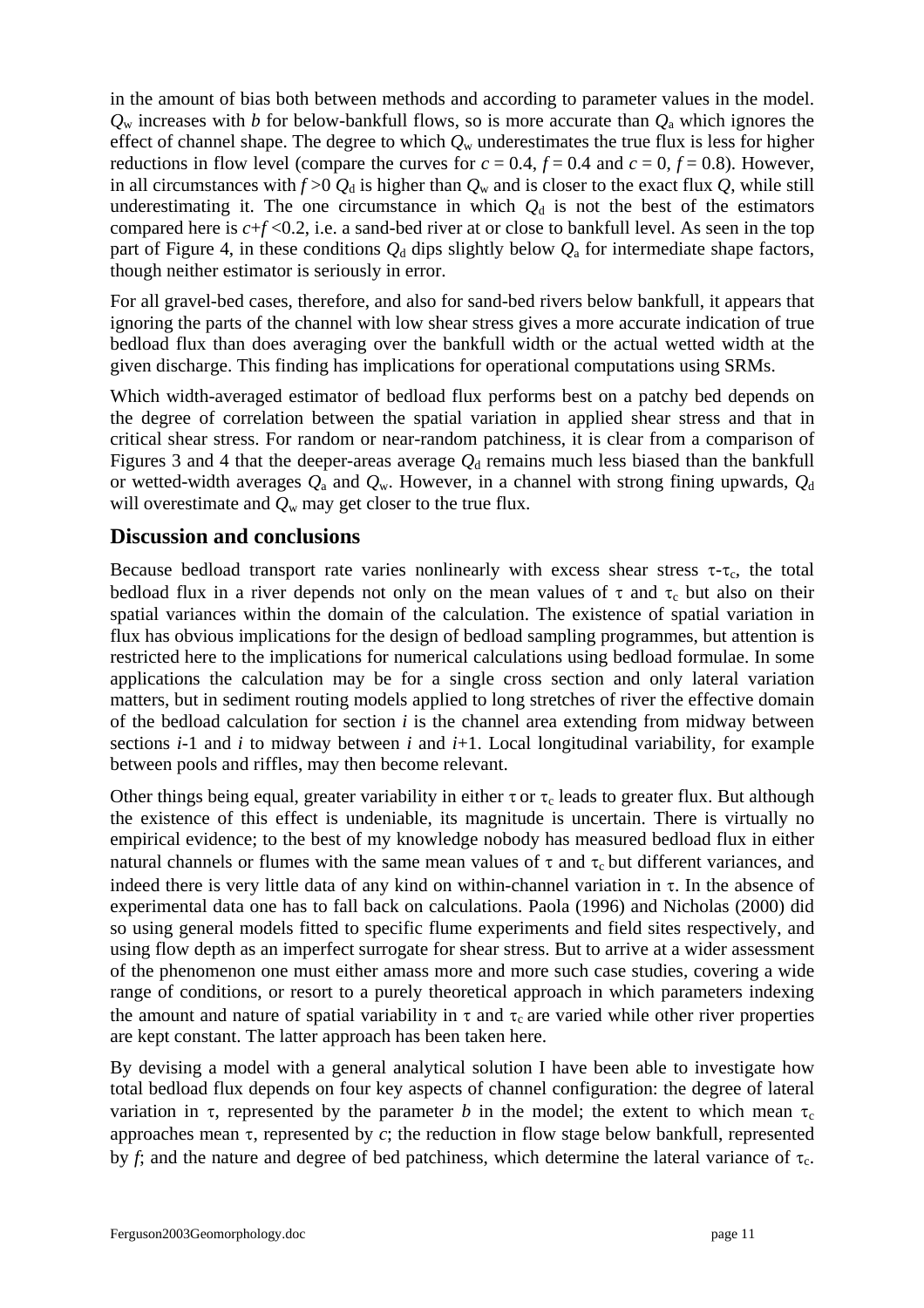In turn, this allows an evaluation of the performance of width-averaged estimators of bedload flux as used in 1-D sediment routing models. There are three main conclusions.

(1) With all else equal, bedload flux increases with the variance of  $\tau$ . The effect is progressively stronger as *c+f* increases, which corresponds to moving from sand-bed rivers at bankfull flow to lower flows in sand-bed rivers, then bankfull flows in gravel-bed rivers, and finally lower flows in gravel-bed rivers. In the gravel-bed cases there can be at least a 5-fold difference in flux according to the variance of  $\tau$ . This result is not surprising. The root of the phenomenon is the nonlinearity of the bedload transport law, and this is greatest when  $\tau \approx \tau_c$ so that a small increase in τ makes the difference between no transport and some, or a low rate and a much higher rate. In terms of geometry rather than flow, a cross-section with one or more deep talwegs will have locally high transport rates per unit width, and this will have most effect on the total bedload conveyance when there is little or no transport over the rest of the width.

(2) The effect of bed patchiness depends less on the variance of  $\tau_c$  than on the degree of correlation between  $\tau_c$  and  $\tau$ . Random patchiness increases bedload flux, especially in channels without much lateral variation in  $\tau$  where the flux may be doubled if there is a high degree of random variability; in more variable hydraulic conditions the effect is relatively small. In contrast, perfect fining upwards of bed material (and its corollary, armouring of talwegs) reduces bedload flux, more so in channels where there is substantial variation in τ. Real-world situations will fall somewhere between these end-member scenarios. In most situations this probably means the river will convey less bedload than it would without patches, but in near-uniform hydraulic conditions the opposite might apply. The limited field evidence in the literature (Mosley, 1982, 1983; Seal and Paola, 1995) suggests correlations between bed grain size and flow depth are weak, but these studies were all for braided rivers and may not generalise to other morphologies. There is a need for further field research on this issue.

(3) Simple width-averaging over the full channel width severely underestimates bedload flux in channels with substantial lateral variation in  $\tau$ , except when it is accompanied by a matching variation in  $\tau_c$  on the lines of the classic point-bar fining-upwards model. Averaging only over the wetted width helps when flow is below the bankfull level, but merely reduces the degree of underestimation; estimates remain biased downwards to an appreciable extent. Averaging only over parts of the channel with above-average depth or  $\tau$  does better than either of the more obvious approaches in almost all circumstances.

Conclusions 1 and 2 are consistent with the results of Paola (1996) and Nicholas (2000), but qualify and extend them. Paola used a different, though equally general, analytical model which did not allow for variation in flow level. Since he only fitted his model to one data set (the braided-stream flume experiments of Ashmore, 1985) he was unable to generalise about the extent to which  $\tau$  variance inflates bedload flux, though he proposed a factor of  $\sim$ 3 for Ashmore's data. The present analysis is very much in the spirit of Paola's work but the results show that lateral variation does not increase bedload conveyance by any fixed factor; it depends on all four aspects of the channel configuration that were identified above. Nicholas (2000) allowed for sub-bankfull flows but this necessitated re-fitting his statistical model for each water discharge of interest. His main conclusions were that higher variance of  $\tau$  allowed significant bedload transport to begin at a lower water discharge and gave a higher flux than for a rectangular section at the same water discharge, but with progressive convergence of fluxes at extremely high flow levels. All three findings are supported by the present analysis, but with the qualification that the effects would be less pronounced for sand-bed rivers than for gravel-bed channels such as the one Nicholas was studying.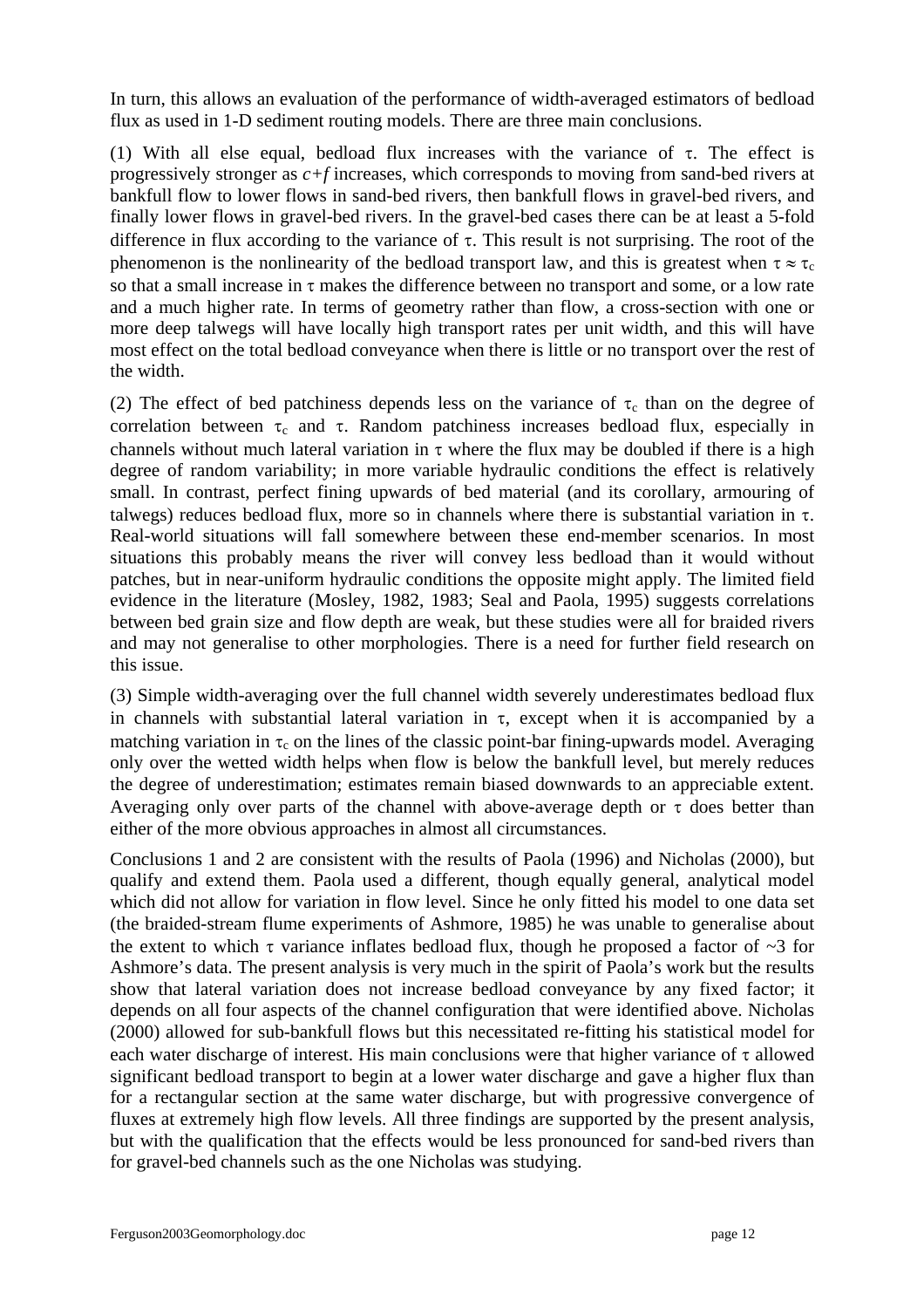Conclusion 3 has implications for developers or users of both simple and fractional sediment routing models. The present analysis did not extend to fractional transport calculations, though work is in progress on this using numerical simulations rather than an analytical model. Preliminary results (Louise Sime, personal communication, 2002) suggest the effects on flux are qualitatively the same as in the single-size analysis: it increases with variability in τ, and may either increase or decrease with bed patchiness depending on the correlation with τ. This implies that standard 1-D calculations will tend to underestimate bedload flux. Underestimation by a constant factor would not be a great problem, since it would affect only the pace of aggradation or degradation and not the longitudinal pattern of change in bed elevation or of associated surface fining or coarsening. Moreover, in longer-term studies of downstream fining (e.g. Hoey and Ferguson, 1994; Robinson and Slingerland, 1998) the timescale of development may not be known precisely and the main interest is in spatial patterns. But the lateral variance of  $\tau$  is likely to alter from section to section in most rivers, in which case patterns of aggradation/degradation could be mis-represented by width-averaged computations. The effects of spatial variability in  $\tau$  and  $\tau_c$  on the size selectivity of bedload transport also need to be investigated. Paola and Seal (1995) showed theoretically that bed patchiness can enhance size selectivity, but hydraulic variability could have the opposite effect since locally high shear stresses will maintain coarser sediment in transport than would be the case in a rectangular channel.

There is obvious scope for investigating how the output from 1-D SRMs is affected by using alternatives to simple width-averaged transport calculations, and whether the changes are beneficial. In effect what is needed is a way of allowing for what in a 1-D model is sub-gridscale spatial variation in  $\tau$  and  $\tau_c$ . The present, single-size, analysis suggests that a widthaveraged transport calculation which ignores all parts of the channel that are shallower than the mean bankfull depth gives a good approximation to the true width-integrated bedload flux in most circumstances. It remains to be discovered whether it still does when applied to a local grain size distribution, as required in a fractional SRM, and whether the bedload size distribution is then simulated sufficiently well to give acceptable accuracy in predictions of surface fining or coarsening. There are also operational details to consider about just how such an approach would be implemented, including how to update the bed elevations defining the cross-section: is aggradation/degradation evenly distributed, or concentrated in the talweg? Likewise, how is patchiness to be updated without a fully 2-D model? Yet again further research is needed. Here as throughout, questions of whether and how to allow for lateral variability are seen to be central to a better understanding of the imperfections of 1-D sediment routing models.

#### **Acknowledgments**

I thank Louise Sime for numerous discussions of these issues, comments on an early draft of this paper, and permission to mention results from her PhD research concerning bed-elevation distributions and patchiness and their implications for fractional transport. Thanks also to Rob Millar and Mike Church of UBC for access to their cross-section and ADP data for Fraser River, and Andrew Nicholas and Ian Reid for helpful review comments.

# **References**

Andrews, E.D., 1984. Bed-material entrainment and hydraulic geometry of gravel-bed channels in Colorado. Geol. Soc. Amer. Bull. 95, 371-378.

- Ashmore, P.E., 1985. Processes and forms in gravel braided streams: laboratory modelling and field observations. Unpub. PhD thesis, University of Alberta, 414 pp.
- Bathurst, J.C., Thorne, C.R., Hey, R.D., 1979. Secondary flow and shear stress at river bends. ASCE J. Hydraulics Division 105, 1277-1295.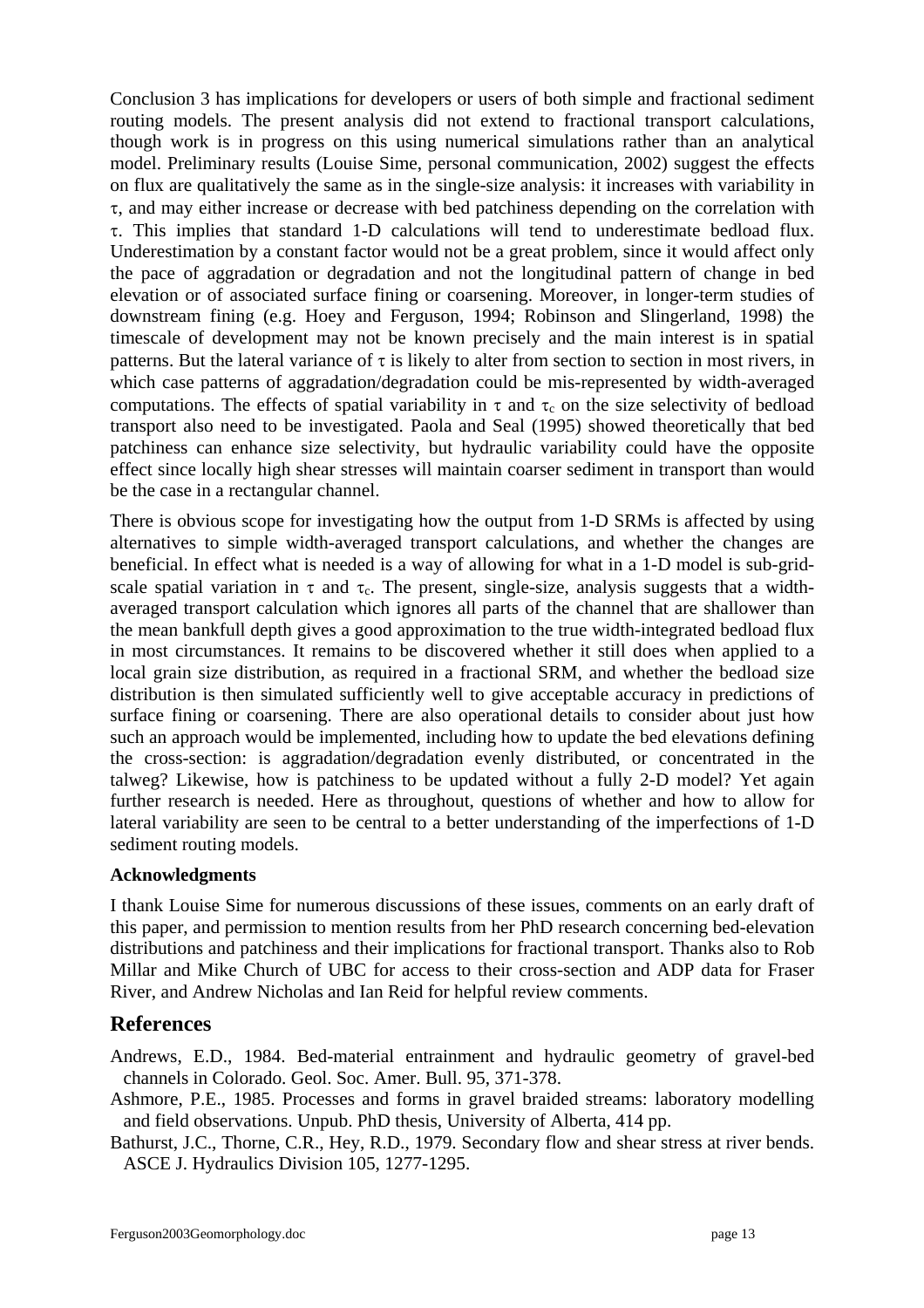- Brownlie, W.R., 1981. Prediction of flow depth and sediment discharge in open channels. Report KH-R-43A, Laboratory of Hydraulics and Water Resources, Calif. Inst. Tech., Pasadena, US, 232 pp.
- Carson, M.A., Griffiths, G.A., 1987. Bedload transport in gravel channels. J. Hydrology (New Zealand) 26, 1-151.
- Cui, Y., Parker, G., Paola, C., 1996. Numerical simulation of aggradation and downstream fining. J. Hydraulics Research 34, 185-204.
- Dawdy, DR., Vanoni, V.A., 1986. Modeling alluvial channels. Water Resources Research 22, 71S-81S.
- Dietrich, W.E., Smith, J.D., 1984. Bed load transport in a river meander. Water Resources Research 20, 1355-1380.
- Ferguson, R.I., Church, M., Weatherly, H., 2001. Fluvial aggradation in Vedder River: testing a one-dimensional sedimentation model. Water Resources Research 37, 3331-3347.
- Gomez, B., Church, M., 1989. An assessment of bed load sediment transport formulae for gravel bed rivers. Water Resources Research 25, 1161-1186.
- Hoey, T.B., Ferguson, R.I., 1994. Numerical modelling of downstream fining by selective transport in gravel-bed rivers: model development and illustration. Water Resources Research 30, 2251-2260.
- Knight, D.W., Yuen, K.W.H., Al-Hamid, A.A.I., 1994, Boundary shear stress distributions in open channel flow. In: Beven, K.J., Chatwin, P.C., Millbank, J.H. (eds.), Mixing and transport in the environment, Wiley, Chichester, pp.51-87.
- Lisle, T.E., Nelson, J.M., Pitlick, J., Madej, M.A., Barkett, B.L., 2000. Variability of bed mobility in natural, gravel-bed channels and adjustments to sediment load at local and reach scales. Water Resources Research 36, 3743-3755.
- Mosley, M.P., 1982. Analysis of the effect of changing discharge on channel morphology and instream uses in a braided river, Ohau River, New Zealand. Water Resources Research 18, 800-812.
- Mosley, M.P., 1983. Response of braided rivers to changing discharge. J. Hydrol. (New Zealand) 22, 18-67.
- Nicholas, A.P., 2000. Modelling bedload yield in braided gravel bed rivers. Geomorphology 36, 89-106.
- Paola, C., 1996. Incoherent structure: turbulence as a metaphor for stream braiding. In: Ashworth, P.J., Bennett, S.J., Best, J.L. and McLelland, S.J. (eds.), Coherent flow structures in open channels, Wiley, Chichester; pp.705-723.
- Paola, C., Seal, R., 1995. Grain size patchiness as a cause of selective deposition and downstream fining. Water Resources Research 31, 1395-1407.
- Parker, G., 1978. Self-formed straight rivers with equilibrium banks and mobile bed. Part 2. The gravel-bed river. J. Fluid Mech. 89, 127-146.
- Parker, G., 1991. Selective sorting and abrasion of river gravels, I: theory. ASCE J. Hydraulic Engineering 117, 131-149.
- Powell, D. M., Reid, I., Laronne, J. B., 1999. Hydraulic interpretation of cross-stream variations in bed-load transport. Journal of Hydraulic Engineering-ASCE 125, 1243-1252.
- Reid, I., Powell, D. M., Laronne, J. B., 1996. Prediction of bed-load transport by desert flash floods. Journal of Hydraulic Engineering-ASCE 122, 170-173.
- Robinson, R.A.J., Slingerland, R.L., 1998. Origin of fluvial grain-size trends in a foreland basin: the Pocono Formation on the central Appalachian Basin. J. Sedimentary Research 68, 473-486.
- Seal, R., Paola, C., 1995. Observations of downstream fining on the North Fork Toutle River near Mount St. Helens, Washington. Water Resources Research 31, 1409-1419.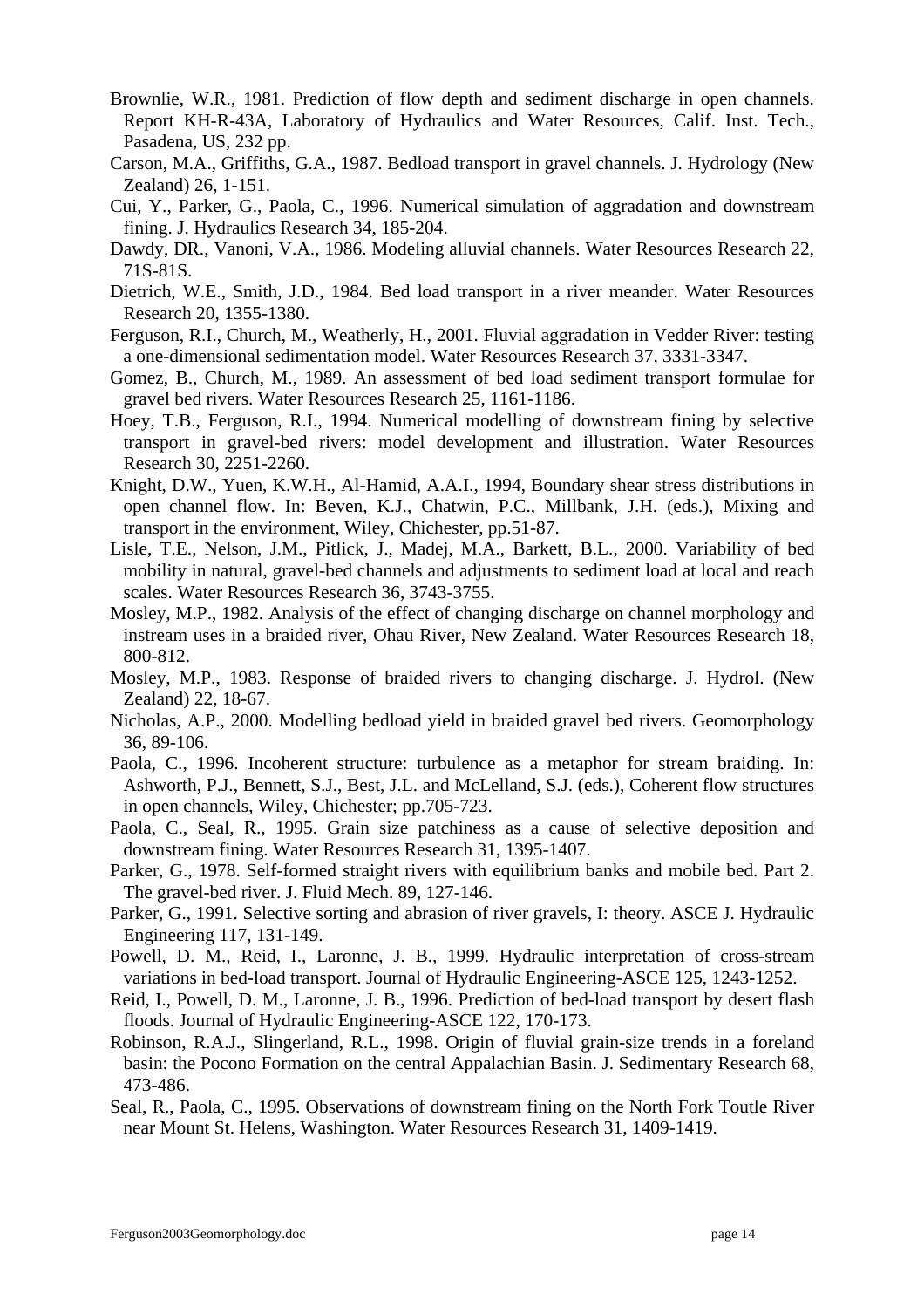- Talbot, T., Lapointe, M., 2002. Numerical modelling of gravel bed river response to largescale meander rectification: the coupling between the evolutions of bed pavement and long profile. Water Resources Research 38 (6), 1074.
- Wathen, S. J., Ferguson, R. I., Hoey, T. B., Werritty, A., 1995. Unequal mobility of gravel and sand in weakly bimodal river sediments. Water Resources Research 31, 2087-2096.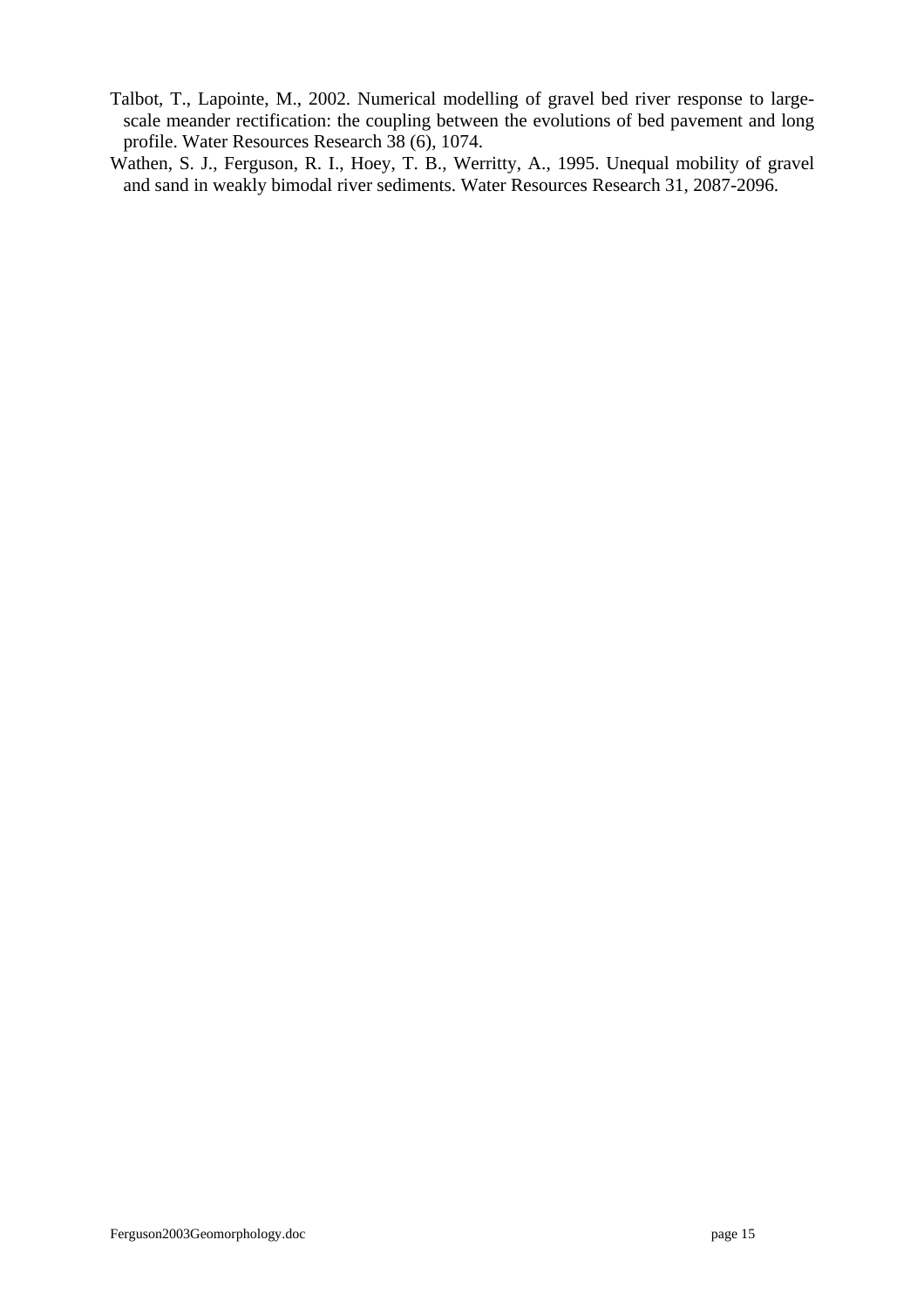

Fig. 1. Compound-rectangular probability model of Eqs. (4a) and (4b) for variance in bankfull shear stress  $\tau_{\phi}$ : (a) cumulative distribution functions for different values of the parameter  $b$ ; (b) visualisations in the form of channel cross sections in which  $\tau$  is assumed proportional to  $\operatorname{depth}$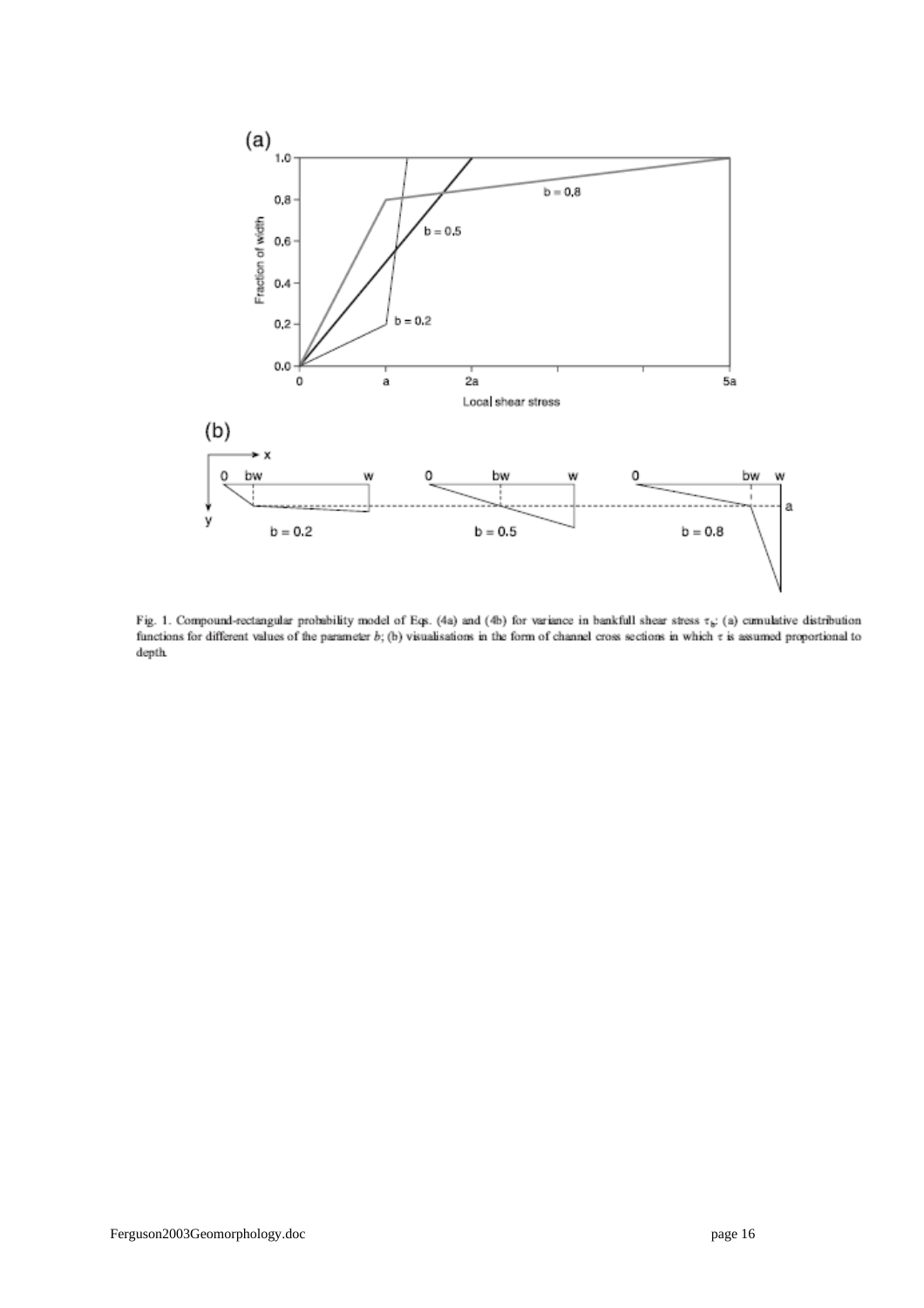

Fig. 2. Increase in bedload flux  $Q$ , calculated using Eq. (9), with stress variance as indexed by  $b$ . Separate curves are plotted for different threshold and flow-level combinations, indicated by values of  $c+f$ . The width-averaged estimate  $Q_a$  is the value of Q at  $b-0$ . Flux is in arbitrary units such that  $Q-1$  for  $b-0$  and  $c+f-0$ , representing bankfull flow in a rectangular sand-bed channel. Progressively higher values of  $c+f$  correspond to lower flows in sand-bed rivers, bankfull flow in gravel-bed rivers, and lower flows in gravel-hed rivers.



Fig. 3. Effect of bed patchiness on bedload flux in channels of different stress variance as indexed by  $b$ . Curves are for gravel-bed rivers  $(c-0.8)$  at bankfull flow  $(f-0)$ . Those labelled Q, RP, and FU are for no patches, random patchiness with variance indexed by e, and perfect fining upwards. Line labelled  $Q_n$  is the simple widthaveraged estimate.